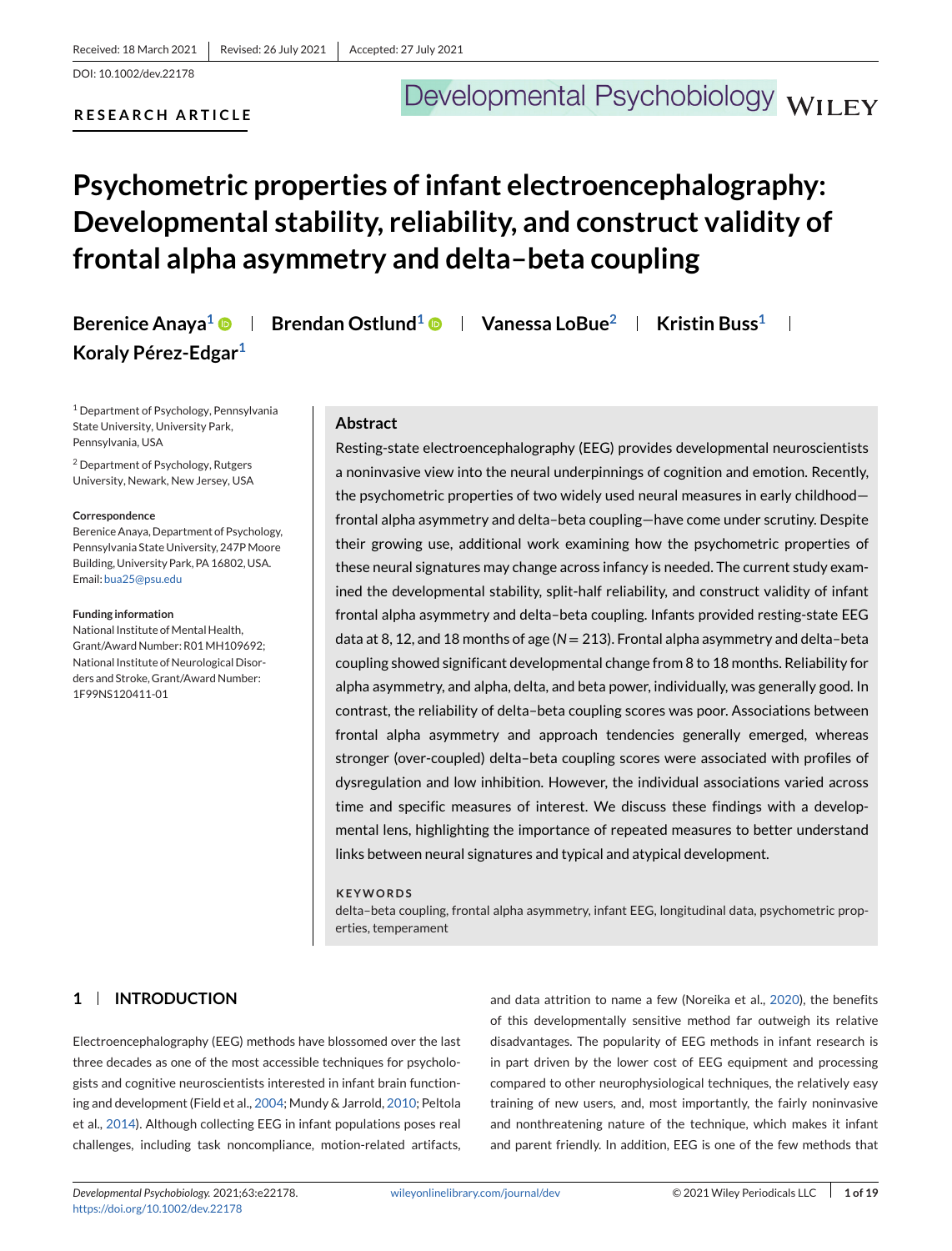can be collected using similar protocols and procedures (e.g., standard capping, data cleaning and processing, and experimental design) across the life span (Bell & Cuevas, [2012;](#page-15-0) Csibra et al., [2008\)](#page-16-0). These characteristics make EEG a particularly attractive measure to psychologists and cognitive neuroscientists focused on life span development.

Although there have been some landmark studies assessing the basic psychometric properties of EEG in young samples (Brooker et al., [2017;](#page-15-0) Hill et al., [2020;](#page-16-0) Howarth et al., [2016;](#page-16-0) Jones et al., [1997\)](#page-16-0), our field would benefit from more detailed and nuanced examinations of the psychometrics of this method in infancy, both at any one time point and across time. For example, Marshall et al. [\(2002\)](#page-17-0) reported on EEG power at the level of single hertz bins from 5 to 51 months of age in order to capture the most appropriate window for measures of infant alpha power. Their findings indicated that a dominant peak between 6 and 9 Hz consistently emerged at 10, 14, 24, and 51 months of age, supporting the use of this frequency band to represent alpha activity within this age range. Expanding basic information with respect to infant EEG is vital in order to (1) plan future research in light of known patterns of reliability, (2) interpret the generalizability or uniqueness of individual datasets, and (3) build more comprehensive models of the role that constructs captured via EEG may play in development. The current paper focuses on two measures commonly used in infant research, frontal alpha asymmetry and delta–beta coupling (Anaya et al., [2021;](#page-15-0) Harrewijn et al., [2016;](#page-16-0) Poole & Schmidt, [2020\)](#page-17-0). Using a large sample of infants, we present the developmental stability, split-half reliability, and construct validity, within and across assessments (8, 12, and 18 months) for each neural signature.

### **1.1 Frontal alpha asymmetry**

Frontal alpha asymmetry is usually examined by comparing natural log (ln)-transformed alpha power from the right and left hemispheres of the frontal lobes, that is, modeling the difference score of cortical activity in one hemisphere relative to the other (i.e., ln-right minus ln-left; Smith et al., [2017\)](#page-17-0). EEG power is inversely related to cortical activity, such that lower power values indicate greater neural activity. Thus, negative asymmetry scores indicate greater right frontal alpha asymmetry (Smith et al., [2017\)](#page-17-0). Alpha power (8–12 Hz) has long been considered the dominant EEG frequency band in adults during waking states and is thought to track dispositional differences in affective responses (Mennella et al., [2017;](#page-17-0) Zhang et al., [2020\)](#page-18-0). Several studies of frontal alpha asymmetry in younger samples have shown that infants have a dominant frequency band between 6 and 9 Hz, which approximates to the alpha band in adults (Diaz & Bell, [2012;](#page-16-0) Marshall et al., [2002;](#page-17-0) Smith & Bell, [2010\)](#page-17-0). Indeed, researchers have expanded on the functional significance of alpha power and frontal alpha asymmetry using this 6–9 Hz band consistently across 6-, 8-, and 10-month infant samples (Marshall et al., [2002\)](#page-17-0).

Some of these studies suggest that frontal alpha asymmetry can capture broad approach-avoidance motivation and behavioral tendencies, even as early as 8 months (Crespo-Llado et al., [2018\)](#page-16-0). Infant studies, in particular, have linked greater right frontal alpha asymmetry to social

withdrawal and the inhibited tendencies of fearful and shy temperaments (Diaz & Bell, [2012;](#page-16-0) Hane et al., [2008\)](#page-16-0), negative emotionality (Smith et al., [2016\)](#page-17-0), and less positive mother–infant interactions during stressful situations (Perone et al., [2020\)](#page-17-0). Infant frontal alpha asymmetry may also be an important predictor of later socioemotional development, linking greater right frontal alpha asymmetry in infancy with less effortful control and more internalizing problems in early childhood, and greater left frontal alpha asymmetry with more externalizing problems (Smith & Bell, [2010;](#page-17-0) Smith et al., [2016\)](#page-17-0).

More recently, researchers have begun to model repeated measures of frontal alpha asymmetry to examine its developmental stability (Brooker et al., [2017;](#page-15-0) Müller et al., [2015\)](#page-17-0) and capture how developmental trends may be associated with temperament, socioemotional processes, and psychopathology risk (Gabard-Durnam et al., [2015;](#page-16-0) Gartstein et al., [2020;](#page-16-0) Howarth et al., [2016\)](#page-16-0). Brooker et al. [\(2017\)](#page-15-0) reported moderate to strong positive correlations in frontal alpha asymmetry between two assessments at 6 and 12 months, and Müller et al. [\(2015\)](#page-17-0) reported similar correlations between two frontal alpha asymmetry assessments at 14 and 83 months. These studies provided significant contributions to our knowledge of frontal alpha asymmetry as a stable neural marker during infancy, and whether stability may extend into childhood. We wish to expand upon these landmark studies by examining the stability of frontal alpha asymmetry using multiple repeated measures, and by modeling frontal alpha asymmetry over shorter intervals in infancy, which may be more developmentally sensitive to the rapid structural and functional changes taking place in the infant brain (Johnson, [2000\)](#page-16-0).

Studies with three or more assessments can model developmental trajectories and are a powerful tool to expand our knowledge of frontal alpha asymmetry as a marker of socioemotional development, psychopathology risk, and neurological disorders. For example, Gabard-Durnam et al. [\(2015\)](#page-16-0) modeled trajectories of frontal alpha asymmetry at 6, 12, and 18 months in children at low and high risk for autism spectrum disorders. They reported significant change in frontal alpha asymmetry over time, with growth trends toward greater right frontal alpha asymmetry in the high-risk group and greater left frontal alpha asymmetry in the low-risk group. These patterns of increasing and decreasing left and right asymmetry, respectively, would not have been observed without a third assessment, underscoring the necessity of a repeated measures design.

Howarth et al. [\(2016\)](#page-16-0) modeled trajectories of frontal alpha asymmetry in a large community sample of infants ( $N = 183$ ), with extended repeated measures of infant EEG at 10, 24, 32, and 48 months. They reported only marginal stability in frontal alpha asymmetry between 10 and 24 months of age, and no stability between 24, 32, and 48 months. Although these studies provide some insight into the developmental trajectory of frontal alpha asymmetry, we need more repeated-measures data to assemble a full developmental account that examines change over time. Complemented with rank-order stability in frontal alpha asymmetry, these data will improve our understanding as to how change is taking place. One of our goals in the present study was to address these gaps in the literature. Furthermore, reliability analyses can also complement our examination of developmental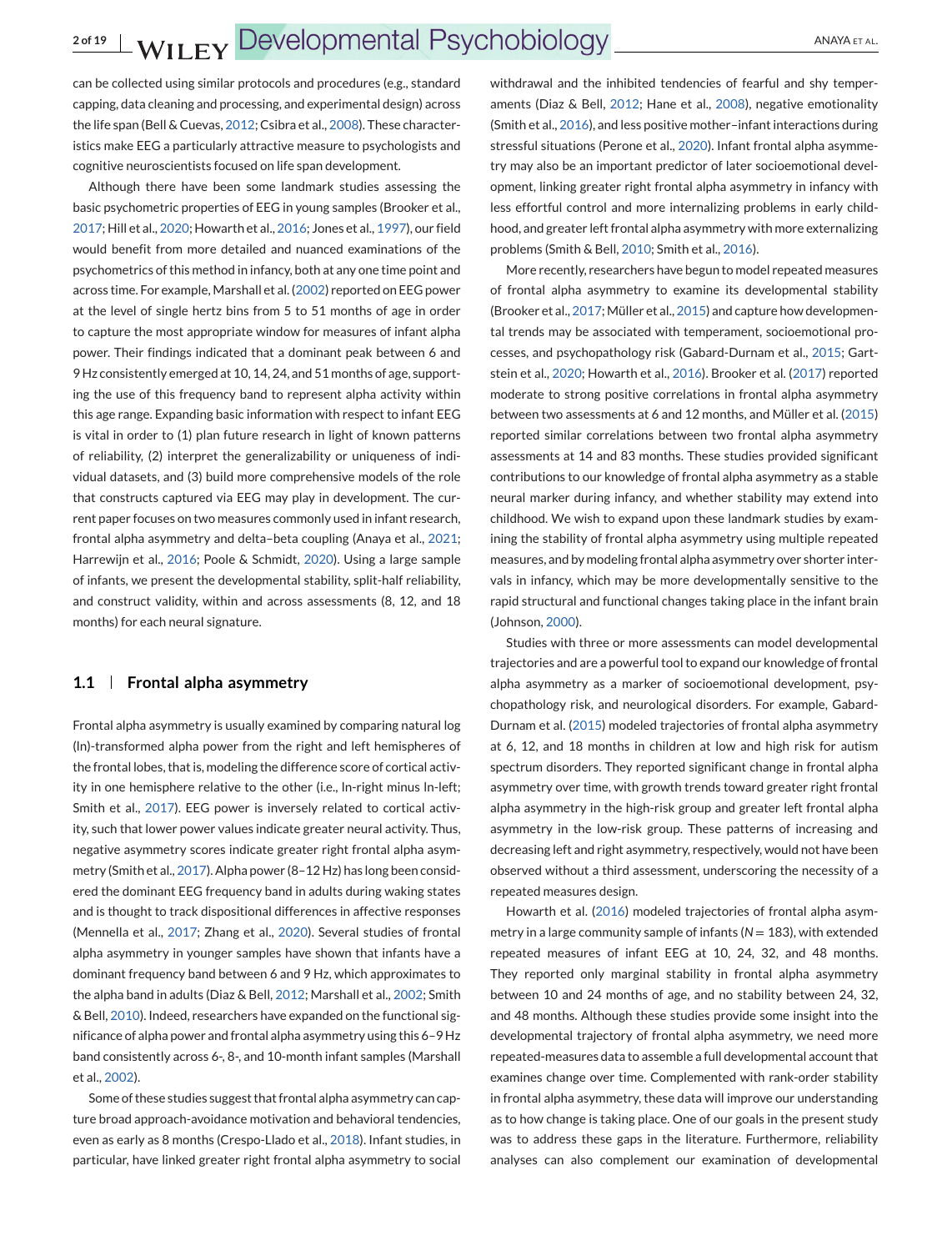change, because our interpretation of frontal alpha asymmetry is consistently reliable across assessments. For example, Hill et al. [\(2020\)](#page-16-0) recently compared frontal alpha asymmetry between mothers and infants and reported high heritability estimates, providing evidence for the theorized trait-like nature of this neural marker. Their findings were complemented by split-half reliability analyses of a 3-min task, showing that frontal alpha asymmetry had good psychometric properties (Reported *α*s = 0.74–0.90) across mothers and children. In the present study, we also wish to assess reliability of frontal alpha asymmetry across infancy to complement our developmental account of this neural marker and potentially provide additional information about its psychometric properties for future studies.

## **1.2 Delta–beta coupling**

Evolutionary theories of brain oscillations suggest that the delta EEG band reflects basic homeostatic, bottom-up processes, whereas the fast-wave activity captured in the beta EEG band reflects top-down, cognitive control processes (Engel et al., [2001;](#page-16-0) Knyazev, [2007,](#page-16-0) [2012\)](#page-16-0). Developmental studies of individual EEG frequency bands support these functional interpretations, showing that delta power decreases with age and beta power increases (Clarke et al. [2001\)](#page-15-0). Additionally, Clarke and colleagues reported that slow wave/fast wave ratios shift from slow wave dominated in infancy to fast wave dominated later in childhood, which is in line with age increases in cognitive function and regulation of homeostatic states. Based on these findings, researchers have posited more recently that simultaneous changes in delta and beta oscillations may reflect the crosstalk or coordinated interaction between subcortical and cortical circuitry that is involved in regulatory processes. To date, several studies have captured this neural signature through the statistical correlation between relative power in the delta and beta bands (Knyazev & Slobodskaya, [2003;](#page-16-0) Schutter & van Honk, [2004\)](#page-17-0), using it as proxy for an individual's emotion regulation capacity.

In one study, van Peer et al. [\(2008\)](#page-17-0) identified heightened levels of coupling in delta–beta activity after a cortisol administration (*r* = .70, *p* = .001) compared to a placebo group (*r* = .50, *p* = .030). Cortisol is a hormone produced by the hypothalamic–pituitary–adrenal (HPA) axis to support coordinated endocrine responses to stressors (Gunnar et al., [2009\)](#page-16-0), and has been implicated in fearful states, inhibition, and anxiety. Given previous functional MRI studies linking hyperconnectivity between subcortical and cortical circuitry to sustained fear, anxiety, and inhibited temperament (Anteraper et al., [2014;](#page-15-0) Taber-Thomas et al., [2016\)](#page-17-0), these findings suggest that the heightened delta–beta correlation following cortisol administration likely reflected similar hyperconnectivity between subcortical and cortical circuitry, indicative of the inhibited states induced by cortisol.

The opposite pattern of results has been reported for testosterone, a hormone implicated in fear suppression and disinhibition, which operates as an antagonist to the HPA axis. Miskovic and Schmidt [\(2009\)](#page-17-0) compared delta–beta coupling across low- and high-testosterone groups and reported a decoupled pattern of delta–beta activity in the high-testosterone group ( $r = .17$ ,  $p = .270$ ) compared to the low

group ( $r = .74$ ,  $p = .001$ ). Together, these studies suggest that heightened delta–beta coupling reflects sustained states of fear or inhibition, whereas decoupling of delta–beta activity reflects uninhibited or dysregulated states, and imply that moderate delta–beta coupling must then reflect adaptive, regulated states.

Several studies in adults and older children support this functional interpretation, linking delta–beta over-coupling to anxiety (Knyazev, [2011;](#page-16-0) Poole & Schmidt, [2019;](#page-17-0) Miskovic et al., [2011\)](#page-17-0) and inhibited phenotypes (Poole et al., [2020\)](#page-17-0). The only two studies of delta–beta coupling in infancy and toddlerhood partially support these hypotheses. Phelps et al. [\(2016\)](#page-17-0) examined longitudinal links between fearful temperament and delta–beta coupling and reported that toddlers characterized with dysregulated fear (i.e., high fear in low-threat context) showed heightened delta–beta coupling at age four (*r* = .65, *p* = .050) compared to non-dysregulated toddlers (*r* = .19, *p* = .100). Brooker et al. [\(2016\)](#page-15-0) measured delta–beta coupling and cortisol reactivity in 6-month-old infants. Infants' cortisol reactivity was operationalized as cortisol levels following emotion-eliciting episodes in the lab, after subtracting average cortisol levels collected at home over three consecutive days. They reported that infants with high cortisol reactivity displayed heightened delta–beta coupling (*r*s = .65–.68) compared to low-reactive infants (*r*s = −.17 to .21) in contexts that elicited negative affect (e.g., fear). These findings support the functional interpretation of delta–beta coupling, showing once again that greater global levels of cortisol were associated with heightened delta–beta correlation, and suggesting enhanced efforts to inhibit or regulate emotion-eliciting contexts. Although these studies have linked delta–beta coupling to infant temperament risk, several questions regarding developmental patterns of delta–beta coupling in infancy have not been asked. For instance, it is unknown whether infants who show stronger delta–beta coupling show rank-order stability throughout infancy, or whether associations with temperament risk change over time. In the present study, we hoped to begin answering these questions by examining the psychometric properties of delta–beta coupling scores in infancy.

## **1.3 Current study**

Our goal in the present study was to advance the infant EEG literature by examining the psychometric properties of frontal alpha asymmetry and delta–beta coupling. Particularly, exploratory analyses of samplelevel changes, visit-to-visit rank-order stability, and visit-specific splithalf reliability of frontal alpha asymmetry and delta–beta coupling were intended to provide actionable information for future studies of these neural correlates in infancy. We collected repeated measures of parent-reported child temperament and resting-state EEG in infants at 8 (*N* = 192), 12 (*N* = 133), and 18 (*N* = 108) months to compute frontal alpha asymmetry and delta–beta coupling scores. We first tested sample-level changes in frontal alpha asymmetry and delta– beta coupling complemented by visit-to-visit rank-order stability to describe change over time in these neural measures. We then examined the split-half reliability of frontal alpha asymmetry and delta–beta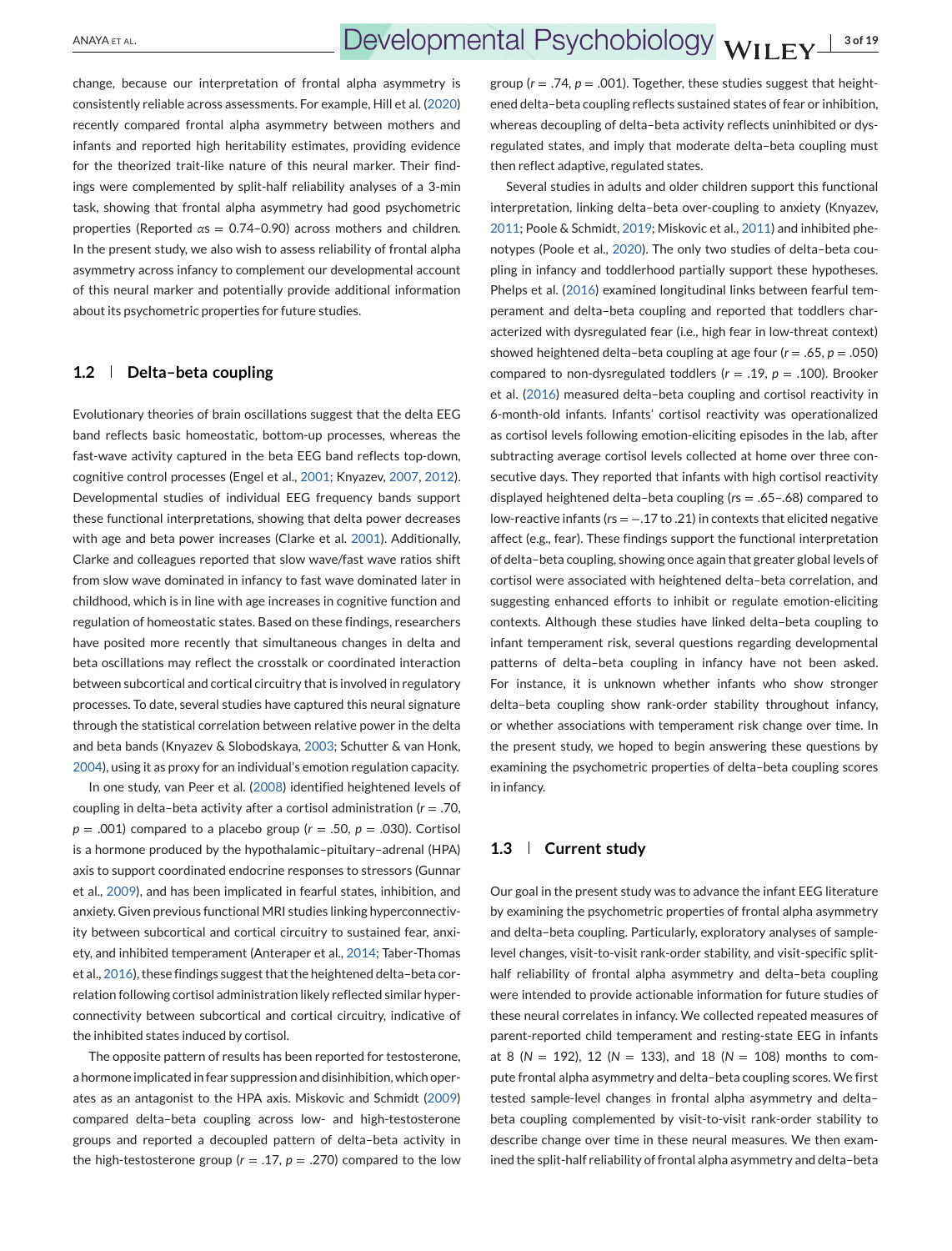coupling scores. Finally, we probed the construct validity of frontal alpha asymmetry and delta–beta coupling by testing the assessmentspecific correlations between these neural measures and temperament subscales from the Infant Behavior Questionnaire—Revised (IBQ-R; Putnam et al., [2014\)](#page-17-0) and Toddler Behavior Assessment Questionnaire (TBAQ; Goldsmith, [1996\)](#page-16-0). Based on previous findings (Peterson et al., [2008\)](#page-17-0), we looked to see if, at each assessment, asymmetry scores were correlated with IBQ and TBAQ subscales measuring temperamental aspects of approach and avoidance, such as the Fear, Activity, Approach, and Cuddliness subscales of the IBQ, and the Social and Object Fear, Activity, Inhibitory Control, and Interest subscales of the TBAQ. Based on the limited research on the temperamental correlates and functional importance of delta–beta coupling in early life, we looked to see if individual coupling scores were associated with the Negative Affect and Regulation higher-order factors of the IBQ, as well as the subscales that load onto these factors, and with Social Fear, Object Fear, and Inhibitory Control subscales of the TBAQ.

## **2 METHOD**

#### **2.1 Participants**

Participants were recruited through local baby registries (40% families) and university-sponsored participant databases (13% families) as part of a large-scale study of attention, neural, and socioemotional development (Pérez-Edgar et al., [2021\)](#page-17-0). In addition, we used a variety of community-level recruitment strategies, such as visiting local lactation/parenting classes, communicating with families at local community events, and talking to parents at local hospitals, healthcare centers, and Women's and Infant Centers (WIC). Community recruiting identified 38% of our families. Prospective families were contacted by letter, email, or phone explaining the motivations and methods of the study. The remaining 10% of families were recruited by word-of-mouth. The Institutional Review Boards at the Pennsylvania State University and Rutgers University approved all procedures and parents provided written consent and were compensated for their participation.

Infants and their caregivers were enrolled when the infants were 4 months of age (*N* = 298; 151 males, 147 females; *M*age = 4.80 months;  $SD<sub>age</sub> = 0.80$ , range<sub>age</sub> = 3.27-7.60 months), with an additional 46 participants enrolled at 8 months (*N* = 46; 19 males, 27 females;  $M_{\text{age}} = 8.83$  months;  $SD_{\text{age}} = 0.73$ , range<sub>age</sub> = 7.53-10.20 months) and 13 at 12 months (*N* = 13; six males, seven females;  $M_{\text{age}} = 12.73$  months;  $SD_{\text{age}} = 1.12$ , range<sub>age</sub> = 10.63-14.90 months), for a total enrollment of 357 infants in the full sample (176 males, 181 females). Participants were recruited from areas surrounding three sites: State College, PA (*N* = 167), Harrisburg, PA (*N* = 81) and Newark, NJ (*N* = 109). Caregivers identified 58 of the infants (16%) as African American/Black, nine (3%) as Asian, 78 (22%) as Latinx, 180 (50%) as White, and 27 (8%) as mixed race. Five (1%) additional caregivers declined to provide this information.

In the current sample, 110 families (56.70%) reported an income above  $$60,000$  and the majority of mothers ( $N = 134$ ) and fathers

#### **TABLE 1** Demographic characteristics at the time of enrollment

| Characteristic             | Mean (SE)      |
|----------------------------|----------------|
|                            | or $\%$ (n)    |
| Parent-reported child sex  |                |
| <b>Boys</b>                | 50.75% (101)   |
| Girls                      | 49.25% (98)    |
| Mother education           |                |
| No high school diploma     | $6.67\%$ (13)  |
| High school diploma        | 26.15% (51)    |
| College graduate or higher | 68.72% (134)   |
| <b>Father education</b>    |                |
| No high school diploma     | $6.91\%$ (14)  |
| High school diploma        | 30.32% (57)    |
| College graduate or higher | 62.77% (118)   |
| English home language      | 79.90% (159)   |
| Marital status             |                |
| Married                    | 78.79% (156)   |
| Divorced                   | $1.01\%$ $(2)$ |
| Single                     | $9.60\% (19)$  |
| Cohabitating               | 10.60% (21)    |
| Nonparental child care     | 44.22% (88)    |
| Child care type            |                |
| Daycare center             | 64.77% (57)    |
| Home daycare               | 19.32% (17)    |
| Nanny or au pair           | 15.91% (14)    |
| Household income           |                |
| $\leq$ \$30,000            | 23.20% (45)    |
| \$31,000-\$60,000          | 20.10% (39)    |
| ≥\$60,000                  | 56.70% (110)   |

*Note*: Demographics are presented for the sample included in the present analyses.

(*N* = 118) had a college education or beyond. Additional demographic details for the current sample are presented in Table 1.

The current study uses data from assessments at 8, 12, and 18 months. From the total enrolled sample, 192 infants contributed EEG data at 8 months, 133 at 12 months, and 103 at 18 months. During EEG processing, data were excluded from the delta–beta coupling exports due to excessive artifacts (N = 35) and insufficient number of segments (*N* = 54). Independently, data were also excluded from the frontal alpha asymmetry processing due to excessive artifacts in either the lightson or lights-off condition ( $N = 124$ ) and insufficient number of segments ( $N = 60$ ). This resulted in the final sample included in the analyses for delta-beta coupling ( $N_8 = 164$ ,  $N_{12} = 85$ ,  $N_{18} = 90$ ) and frontal alpha asymmetry lights-off ( $N_8 = 108$ ,  $N_{12} = 71$ ,  $N_{18} = 69$ ) and lightson ( $N_8 = 132$ ,  $N_{12} = 86$ ,  $N_{18} = 81$ ). The final assessment (24 months) is not included in the current analyses because active data collection was disrupted due to COVID-19 mitigation, resulting in excessive missing data for the later time assessments.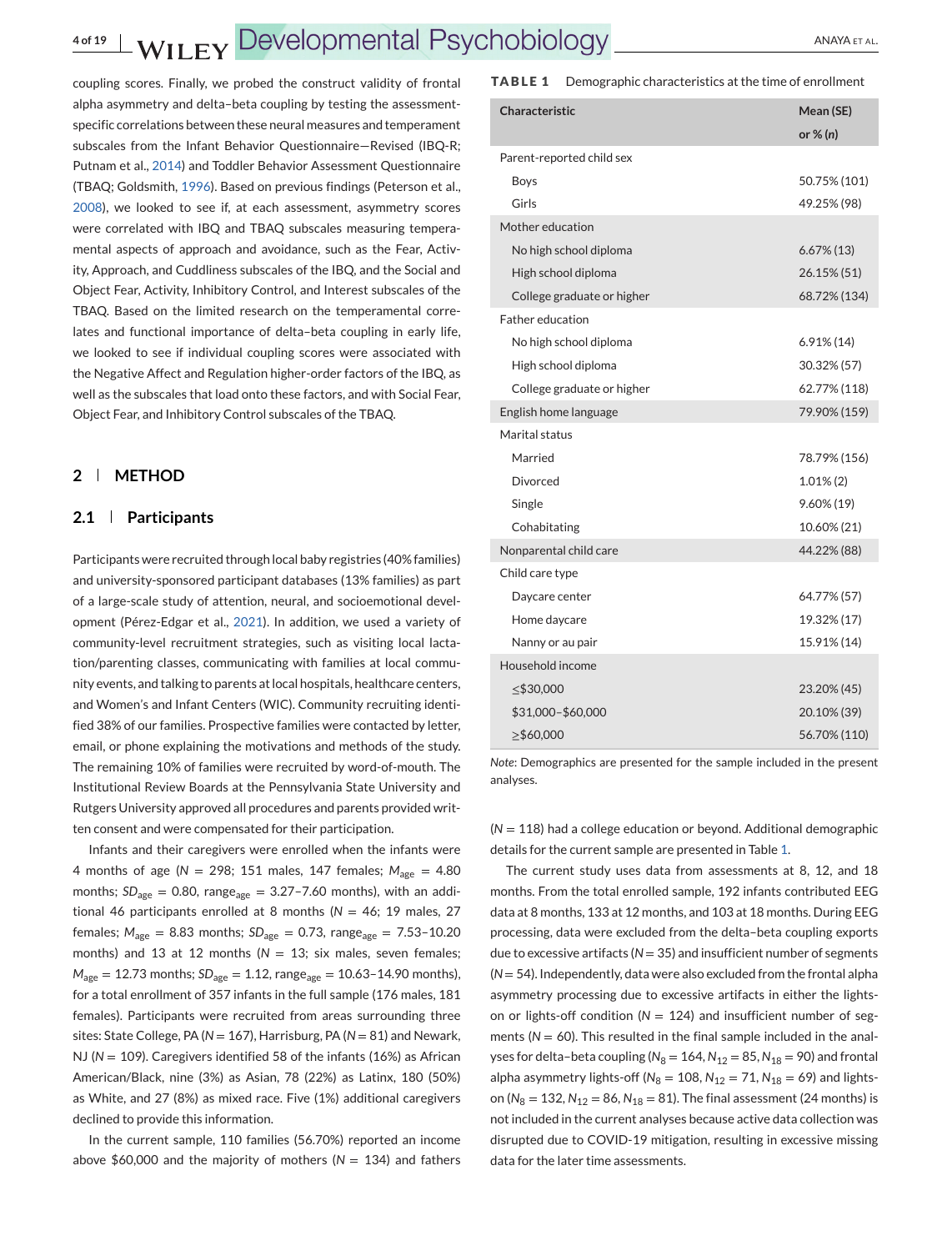## **2.2 Procedures**

Data collection was generally completed in two 2-hour visits to the lab, although some families requested different scheduling. At 8 months, 58 families completed the protocol in a 1-day visit (with a break), whereas 170 families completed the study protocol in two separate visits. At 12 months, 62 families completed the protocol in a 1-day visit (with a break), 110 families completed the study protocol in two separate visits, and one family completed the protocol in three separate visits to the lab. At 18 months, 88 families completed the protocol in a 1-day visit (with a break), whereas 42 families completed the study protocol in two separate visits. At each visit, families came into the lab and completed a series of tasks; the EEG data included in this study were usually collected during Visit 2. Parents were asked to sit their infants on a highchair, in front of a computer monitor where a video stimulus (i.e., cave navigation video or outer space navigation video) was presented while EEG was recorded. The videos were of low contrast and muted, and both displayed slow movement on the screen to keep infants' attention while minimizing arousal. Links to view these videos are provided in the Supporting Information. Two experimenters placed and adjusted an EEG cap on the infants. Parents were instructed to remain neutral and to limit interactions with infants once the EEG collection began. Experimenters ended the EEG task early whenever infants showed high levels of distress affect or irritation. Questionnaires were primarily completed online by one parent designated as the primary caregiver at recruitment (95% mothers). Caregivers were provided a link to complete all questionnaires via Qualtrics (Qualtrics, Provo, UT) prior to the laboratory visit, but in some cases, parents completed the questionnaires in the laboratory or over the phone.

#### **2.3 Measures**

## 2.3.1 | Resting-state EEG

Infant EEG was continuously recorded at 32 Ag/AgCl active scalp electrodes during a resting-state task at 8, 12, 18, and 24 months. Each infant was fitted with the active electrode cap (Brain Products actiCAP) after measuring the head circumference. A small amount of conductive gel was applied to each electrode site prior to placing the cap on the infant's head. The experimenter dispensed additional gel as needed while gently abrading the scalp until impedance levels were below 10 kΩ or the infant became fussy.

The task was divided into four 1-min blocks during which the lights in the room were either on ("lights-on") or off ("lights-off") to imitate eyes open and eyes closed conditions, respectively. This approach has been used in prior work with pediatric samples (e.g., Degnan et al., [2011\)](#page-16-0). Blocks alternated between lights-on and lights-off conditions (on, off, on, off). A video showing neutral images moving continuously across the screen was presented on a 17″ computer screen to help maintain infant attention. We prioritized a subset of electrodes related to questions of interest to reduce participant burden and expedite the

capping process. The following electrodes were selected: Fp1, Fp2, F3, F4, F7, F8, Cz, C3, C4, T7, T8, P3, P4, P7, P8, O1, and O2. EEG was amplified using the Brain Products ActiCHamp system and digitized at 500 Hz. EEG data were preprocessed offline using Brain Vision Analyzer 2 (Brain Products GmbH, Germany). Data were filtered using a zero-phase Butterworth infinite impulse response (IIR) filter with low and high cutoffs of 0.1 and 40 Hz (12 db/octave), respectively, and a 60-Hz notch filter. EEG data were referenced online to Fz, and then rereferenced offline to the average of P7/P8. Prioritizing particular electrodes limited our ability to meet certain assumptions of referencing schemes more commonly used in infant EEG research, such as the common average (e.g., insufficient number of electrode sites). P7/P8 were selected from the prioritized electrodes given that these sites were relatively far from scalp sites of interest, were not biased toward one hemisphere, and were minimally influenced by undesired sources of interference to the signal (Luck, [2014\)](#page-16-0).

EEG data were segmented into 1-s epochs. These segments were then baseline corrected and inspected for artifacts (e.g., eye blinks). Artifacts were defined as voltage steps exceeding ± 50 *μ*V/ms, maximum voltage difference of less than 0.50 *μ*V within a 100 ms interval or more than 150 *μ*V within a 200 ms interval, or amplitudes exceeding  $±$ 200 *μ*V. Trained research assistants visually inspected and removed the identified artifacts specific to the electrode(s) of interest, namely, F3, Fz, F4, C3, Cz, C4, Pz, P3, and P4 for delta/beta coupling, and Fp1, Fp2, F3, F4, F7, and F8 for frontal asymmetry. This semiautomated approach has been recommended as one option for limiting data loss in infant EEG/ERP studies (Hoehl & Wahl, [2012\)](#page-16-0). Spectral power at each frequency was calculated via a Fast Fourier Transformation (FFT) that utilized a Hamming window with 50% overlap. Power values were then exported for additional processing in R v3.6.1 (R Core Team, 2019). The following frequency windows were used in the calculation: delta (0.5– 2 Hz), alpha (6–9 Hz), and beta (11–18 Hz).

## 2.3.2  $\parallel$  Frontal alpha asymmetry

Frontal alpha asymmetry data were segmented with a 50% overlap. Only participants who provided  $>60$  s ( $>120$  segments) of artifactfree EEG data during either the lights-on or lights-off condition were retained in these analyses. This decision was based on findings from Hill et al. [\(2020\)](#page-16-0), showing that adequate internal consistency in infant frontal alpha asymmetry can be achieved with this number of segments. Spectral power in the 6–9 Hz frequency range was natural log transformed for electrode channels Fp1, Fp2, F3, F4, F7, and F8. Frontal asymmetry scores were computed by first subtracting activation in the left frontal electrode from activation in the right frontal electrode (i.e.,  $ln(right) - ln(left) = frontal$  asymmetry score) for specific electrode pairs, that is, Fp1/Fp2, F3/F4, and F7/F8. Frontal alpha asymmetry was calculated based on the average of these scores for each condition. A negative frontal asymmetry score reflects greater activation in the right hemisphere relative to the left hemisphere (Davidson, [1992;](#page-16-0) Fox et al., [2001;](#page-16-0) Marshall et al., [2002\)](#page-17-0).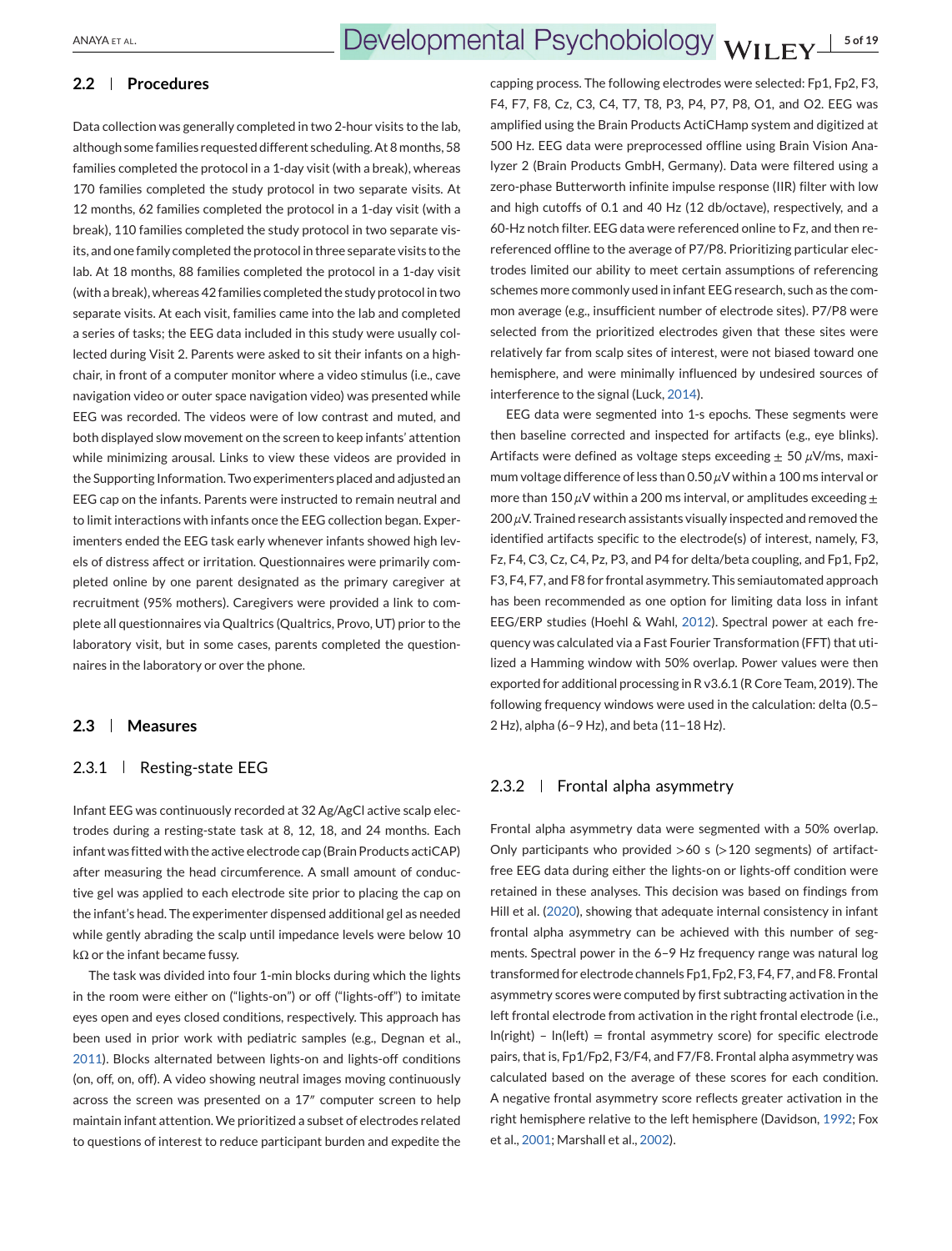## 2.3.3 | Delta-beta coupling

We exported second-by-second EEG power for the delta and beta frequency bands to compute an individual delta–beta coupling score for each participant at each assessment, which allows for tracking individual patterns of change over time. This approach contrasts with averaging across the time series within a time point, which has been the common approach in the existing literature (e.g., Phelps et al., [2016\)](#page-17-0). However, a similar individual score approach has been employed in several previous studies (Anaya et al., [2020;](#page-15-0) Harrewijn et al., [2016;](#page-16-0) Poole et al., [2020;](#page-17-0) Poole & Schmidt, [2019\)](#page-17-0). Participants with less than 10 segments were excluded from the computation of within-person, delta– beta coupling scores. Power values across target electrodes were log transformed and then averaged to create composites for the frontal (F3, Fz, F4), central (C3, Cz, C4), and parietal (P3, Pz, P4) regions based on the 10–20 System of Electrode Placement (Herwig et al., [2003\)](#page-16-0).

#### 2.3.4 | Infant Behavior Questionnaire-Revised

The IBQ-R is a 191-item survey designed to assess general patterns of behavior associated with temperament in infancy (Parade & Leerkes, [2008;](#page-17-0) Putnam et al., [2014\)](#page-17-0). Parents rated how often they observed a behavior in the past week at the 8- and 12-month assessments. Each item describes an infant behavior (e.g., *During feeding, how often did the baby lie or sit quietly?*) using a 7-point scale  $(1 =$  *never*,  $2 =$  *very rarely*, 3 = *less than half the time*, 4 = *half the time*, 5 = *more than half the time,*  $6 =$  *almost always, and*  $7 =$  *always). Parents are also given a* "not applicable" response option for use when the infant has not been observed in the situation described. Each item loads onto one of 14 subscales: Activity Level, Distress to Limitations, Fear, Duration of Orienting, Smile/Laughter, High-intensity Pleasure, Low-intensity Pleasure, Soothability, Falling Reactivity, Cuddliness, Perceptual Sensitivity, Sadness, Approach, and Vocal Reactivity. Items from each subscale are averaged to obtain scale scores. Each scale, in turn, loads onto one of three broader factors (Surgency, Negativity, Orienting/Regulation). The IBQ-R has demonstrated good internal consistency, reliability, and validity, including correlations with laboratory observations (Gartstein & Marmion, [2008;](#page-16-0) Parade & Leerkes, [2008\)](#page-17-0). In our sample, reliabilities across IBQ subscales were good at 8 months (Cronbach's *α*s = 0.728– 0.943) and 12 months (Cronbach's *α*s = 0.767–0.922).

#### 2.3.5 Toddler Behavior Assessment Questionnaire

The TBAQ is a 120-item survey designed to assess general patterns of behavior associated with temperament in young children (2–3 years; Goldsmith, [1996\)](#page-16-0). It was collected at 18 months. Parents rated how often their toddler displayed a specific behavior in the past month using a 7-point Likert scale (1 = *never*, 2 = *very rarely*, 3 = *less than half the time*, 4 = *half the time*, 5 = *more than half the time*, 6 = *almost always*, and 7 = *always*). Each item loads onto one of 11 subscales (Activity Level, Anger, Appropriate Attention Allocation, Inhibitory Control, Interest,

Object Fear, Perceptual Sensitivity, Pleasure, Sadness, Social Fear, and Soothability). Items from each subscale are averaged to obtain scale scores. Goldsmith [\(1996\)](#page-16-0) reported high levels of convergence with various subscales of the IBQ. In our sample, reliabilities across TBAQ subscales were good (Cronbach's *α*s = 0.612–0.850).

## **3 ANALYTIC PLAN**

Data analysis proceeded in three steps: (1) computing the split-half reliability and Cronbach's *α* of EEG measures, (2) modeling the mean structure and rank-order stability of EEG measures, and (3) testing the convergent and discriminant validity of EEG measures by examining associations with parent-reported infant temperament across 8, 12, and 18 months.

First, we assessed reliability of frontal alpha asymmetry separately for the lights-on and lights-off conditions. Subject-specific matrices of second-by-second asymmetry scores calculated with each electrode pair (Fp2–Fp1, F4–F3, F8–F7) and with electrode clusters (average of right – average of left) were randomly split and correlated 100 times. Mean split-half correlations and Cronbach's alpha (*α*) were computed for each participant's frontal alpha asymmetry data. Splithalf correlations and Cronbach's alpha from the 100 iterations were then averaged across all participants within each time assessment and reported as the sample-level reliability of frontal alpha asymmetry. We employed the same 100-random split-half approach to examine the reliability of alpha power, which was carried out separately for left and right hemispheres within the lights-on and lights-off conditions. Reliability analyses were carried out using the *multicon* R package (Sherman, [2015\)](#page-17-0), and reliability metrics were considered adequate when >0.65, based on previous studies that discuss the use of this metric (Bonett & Wright, [2015;](#page-15-0) Vaske et al., [2017\)](#page-18-0). R scripts for deriving delta–beta coupling and frontal alpha asymmetry measures, and computing reliability metrics are available at [https://github.com/bua25/](https://github.com/bua25/manuscripts-analyses-processing) [manuscripts-analyses-processing.](https://github.com/bua25/manuscripts-analyses-processing)

Reliability of delta–beta coupling was assessed using a measurespecific approach, given that delta–beta coupling is in and of itself a correlation metric. Subject-specific matrices of second-by-second delta and beta power were split into odd and even segments. This resulted in two matrices per subject, one for odd segments and one for even segments. Subject-specific delta–beta coupling scores were then computed from the odd- and even-segments matrices and the sample-wide vectors of odd and even coupling scores were then correlated.

In a second step, we assessed developmental stability by examining sample-level changes in frontal alpha asymmetry and delta–beta coupling across the three assessments using repeated measures analysis of variance (ANOVAs) and rank-order stability across assessments using Pearson correlations. ANOVAs were implemented in a multilevel modeling framework using the *nlme* R package (Pinheiro et al., [2021\)](#page-17-0).

In a third step, we examined the convergent and discriminant validity of frontal alpha asymmetry and delta–beta coupling by computing the zero-order correlations between these neural measures and IBQ and TBAQ subscales at each of the corresponding time assessments.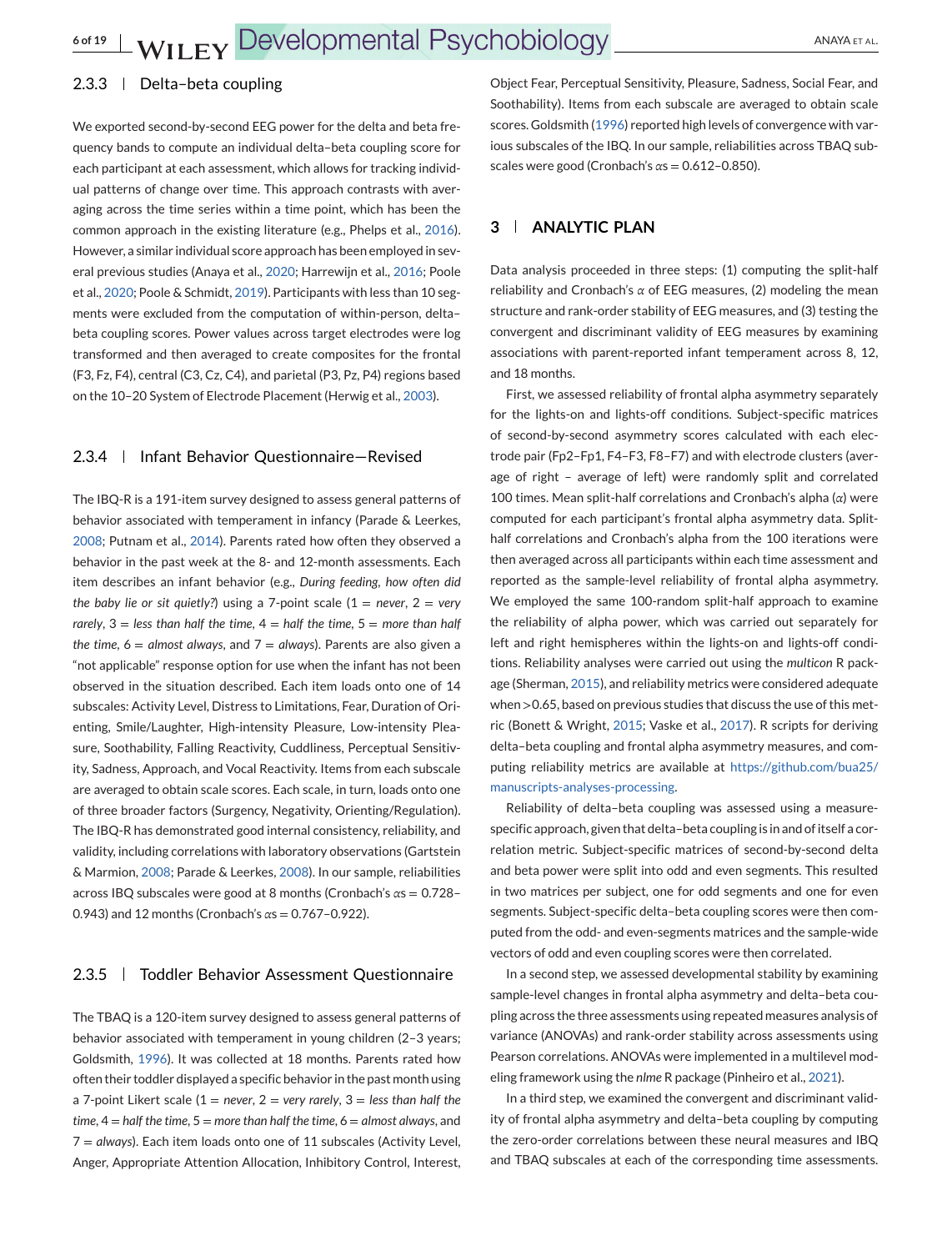# ANAYA ET AL. **7 of 19**

#### **TABLE 2** Frontal alpha asymmetry reliability for lights-on EEG segments

|           | 8 months     |                  | 12 months    |                  | 18 months    |                  |
|-----------|--------------|------------------|--------------|------------------|--------------|------------------|
|           | Split-half r | Cronbach's alpha | Split-half r | Cronbach's alpha | Split-half r | Cronbach's alpha |
| N         | 132          | 132              | 86           | 86               | 81           | 81               |
| Mean      | 0.69         | 0.81             | 0.73         | 0.80             | 0.71         | 0.82             |
| <b>SD</b> | 0.22         | 0.19             | 0.27         | 0.59             | 0.11         | 0.08             |
| Median    | 0.73         | 0.84             | 0.75         | 0.86             | 0.71         | 0.83             |
| Min       | 0.11         | 0.07             | $-1.00$      | $-4.53$          | 0.32         | 0.48             |
| Max       | $-1.00$      | $-0.96$          | 0.99         | 0.99             | 0.97         | 0.98             |

*Note*: Split-half average correlations are based on 100 random splits within each subject's segment-by-segment data and then averaged across the sample (*N*).

**TABLE 3** Frontal alpha asymmetry reliability for lights-off EEG segments

|           | 8 months     |                  | 12 months    |                  | 18 months    |                  |
|-----------|--------------|------------------|--------------|------------------|--------------|------------------|
|           | Split-half r | Cronbach's alpha | Split-half r | Cronbach's alpha | Split-half r | Cronbach's alpha |
| N         | 108          | 108              | 67           | 67               | 69           | 69               |
| Mean      | 0.68         | 0.78             | 0.74         | 0.84             | 0.66         | 0.82             |
| <b>SD</b> | 0.18         | 0.38             | 0.16         | 0.12             | 0.31         | 0.10             |
| Median    | 0.70         | 0.83             | 0.79         | 0.88             | 0.74         | 0.85             |
| Min       | $-0.59$      | $-2.93$          | 0.14         | 0.25             | $-1.00$      | 0.28             |
| Max       | 0.99         | 1.00             | 0.96         | 0.98             | 0.93         | 0.97             |

*Note*: Split-half average correlations are based on 100 random splits within each subject's segment-by-segment data and then averaged across the sample (*N*).

Here, we provide an additional analytic approach for delta–beta coupling. Our second-by-second time series analyses of delta–beta coupling are relatively novel within the literature. This is in contrast to the difference score approach for frontal alpha asymmetry, which has been used for over 30 years (e.g., Fox & Davidson, [1988\)](#page-16-0). As such, we wished to provide a comparison point for readers by also providing more common group-based approach to delta–beta correlations.

## **4 RESULTS**

#### **4.1 Reliability**

Results for lights-on and lights-off conditions are presented in Tables 2 and 3. Mean split-half correlations (range *r*s = .66–.75) and Cronbach's *α*s (range *α*s = 0.78–0.84) indicated adequate reliability of frontal alpha asymmetry across the sample and across assessments, with no evidence that reliability changed over time or across lights-on and lightsoff conditions. We also follow-up these analyses with reliability for alpha power separately for the left and right hemispheres. As reported in Table 4, reliability for alpha power was high (range  $= 0.80 - 0.92$ ) across hemispheres and time assessments and seemed to be consistently better than reliability of asymmetry scores.

Reliability analyses of delta–beta coupling indicated that at 8 months, coupling scores from odd and even segments were negligibly correlated at frontal and central regions (*r*s = −.01 and −.03, respectively), and weakly correlated at the parietal region (*r* = .20). At 12 months, delta–beta coupling scores were weakly correlated at frontal and central regions (*r*s = .22 and .34, respectively), but negligible (*r* = .04) at the parietal regions. Finally, delta–beta coupling scores from odd and even segments at 18 months were weakly and negatively correlated at the central region (*r* = −.22), and negligibly correlated at frontal and parietal regions (*r*s = −.08 and −.07, respectively). We follow-up these analyses with an examination of the reliability of average delta and beta power at each assessment, given that delta and beta relative power are the actual EEG variables that constitute delta–beta

**TABLE 4** Frontal alpha power reliability for lights-off and lights-on conditions

|                          | Lights-off condition |                     |           |       |           |       |  |
|--------------------------|----------------------|---------------------|-----------|-------|-----------|-------|--|
|                          | 8 months             |                     | 12 months |       | 18 months |       |  |
|                          | Left                 | Right               | Left      | Right | Left      | Right |  |
| M split-half correlation | 0.81                 | 0.80                | 0.86      | 0.83  | 0.85      | 0.83  |  |
| Cronbach's $\alpha$      | 0.87                 | 0.90                | 0.92      | 0.89  | 0.92      | 0.90  |  |
| SD                       | 0.18                 | 0.19                | 0.16      | 0.16  | 0.13      | 0.13  |  |
|                          |                      | Lights-on condition |           |       |           |       |  |
| M split-half correlation | 0.85                 | 0.82                | 0.85      | 0.86  | 0.81      | 0.82  |  |
| Cronbach's $\alpha$      | 0.91                 | 0.89                | 0.91      | 0.92  | 0.90      | 0.90  |  |
| <b>SD</b>                | 0.15                 | 0.16                | 0.19      | 0.16  | 0.11      | 0.13  |  |

Note: Split-half average correlations are based on 100 random splits within each subject's segment-by-segment power data and averaged across the sample. Left and right labels indicate brain hemispheres.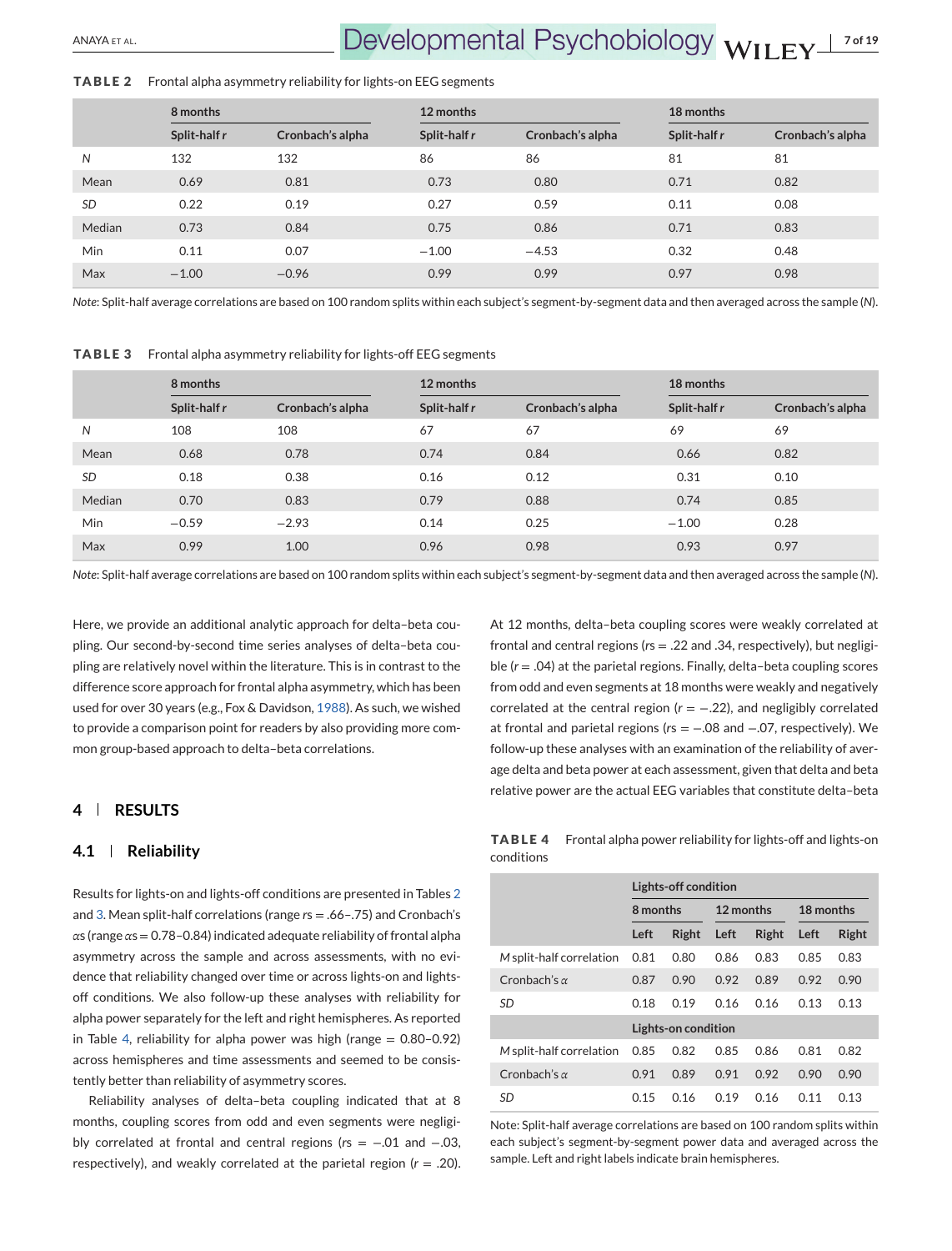|                          |     | 8 months    |            | 12 months   |            | 18 months   |            |
|--------------------------|-----|-------------|------------|-------------|------------|-------------|------------|
|                          | N   | Delta power | Beta power | Delta power | Beta power | Delta power | Beta power |
| M split-half correlation | 161 | 0.50        | 0.85       | 0.58        | 0.84       | 0.51        | 0.92       |
| Cronbach's $\alpha$      | 161 | 0.66        | 0.92       | 0.73        | 0.91       | 0.67        | 0.96       |

*Note*: Split-half average correlations are based on 100 random splits of average power value.

**TABLE 6** Sample-level descriptives, mean differences, and rank-order stability of frontal alpha asymmetry

|                         | Lights-off |        | Lights-on  |        |
|-------------------------|------------|--------|------------|--------|
|                         | Mean       | (SD)   | Mean       | (SD)   |
| Descriptive differences |            |        |            |        |
| 8 months                | $0.15*$    | (0.34) | $0.14*$    | (0.30) |
| 12 months               | 0.00       | (0.20) | $0.05*$    | (0.17) |
| 18 months               | $-0.01$    | (0.13) | $-0.01*$   | (0.17) |
| Rank-order stabilities  |            |        |            |        |
| 8 months, 12 months     | $r = -06$  |        | $r = .23$  |        |
| 8 months, 18 Months     | $r = -45*$ |        | $r = 0.07$ |        |
| 12 months, 18 months    | $r = .36$  |        | $r = .18$  |        |

*Note*: Means and standard deviations (*SD*) based on *N* = 43–89. Comparisons of frontal alpha asymmetry scores across assessments were examined with FDR correction for multiple comparisons.

\*Mean values significantly differ from one another and significant correlations ( $p < .05$ ).

coupling scores. Average correlations from assessment-specific, 100 random split halves of the delta and beta power data with Cronbach's *α* are presented in Table 5. Across assessments, the mean of all split-half correlations ranged from *r* = .50 to .92 and were always higher for beta compared to delta power. Cronbach's *α*s were adequate (*α*s = 0.66– 0.96), and better for beta compared to delta power across all assessments.

## **4.2 Developmental stability**

Mean differences and variability for frontal alpha asymmetry scores are depicted in Figure [1.](#page-8-0) Repeated measures ANOVAs for frontal alpha asymmetry indicated a significant effect of age for both the lights-on  $(F_{(2,66)} = 5.09, p = .008)$  and lights-off  $(F_{(2,48)} = 6.43, p = .003)$  conditions. Post hoc, FDR-corrected comparisons, shown in Figure [1,](#page-8-0) indicated that in the lights-on condition, frontal alpha asymmetry scores significantly decreased (became more right dominant) from 8 to 12 (*p* = .049), from 12 to 18 (*p* = .009), and from 8 to 18 months (*p* = .049). Post hoc comparisons indicated that lights-off asymmetry scores significantly decreased from 8 to 12 ( $p = .001$ ) and from 8 to 18 months  $(p = .001)$ , but the change from 12 to 18 months was not significant  $(p=.737)$ .

Descriptive statistics and rank-order stability of frontal alpha asymmetry across at 8, 12, and 18 months are reported in Table 6. We examined cross-assessment correlations for frontal alpha asymmetry scores to determine rank-order stability. As seen in the lower portion of this table, lights-off frontal alpha asymmetry scores exhibited weak rankorder stability from 12 to 18 months  $(r = .36, p = .089)$ , and a significant, moderate change from 8 to 18 months (*r* = −.45, *p* = .055). In contrast, no significant correlations emerged for the lights-on condition ( $ps > .75$ ).

Repeated measures ANOVAs for delta–beta coupling scores (Fig-ure [2\)](#page-9-0) indicated a significant effect of age at central  $(F<sub>(2,118)</sub> = 4.65)$ ,  $p = .011$ ) and parietal regions ( $F_{(2,118)} = 3.59$ ,  $p = .031$ ), but not at the frontal region ( $F_{(2,117)} = 2.06$ ,  $p = .132$ ). Post hoc, FDR-corrected comparisons indicated that average delta–beta coupling scores at the central region were significantly less positive at 18 months ( $M_{18} = 0.02$ ) than at 8 months ( $M_8 = 0.11$ ,  $p = .008$ ), but central region coupling scores did not significantly differ between 12 and 18 months or between 8 and 12 months (*p*s > .63). These results suggested that delta–beta activity became less coupled or synchronized over time. Similarly, average delta–beta coupling scores at the parietal region were significantly less positive at 18 months ( $M_{18} = 0.04$ ) than at 8 months ( $M_8 = 0.12$ ,  $p = .032$ ), but parietal region coupling scores did not significantly differ between 12 and 18 months or between 8 and 12 months (*p*s > .990). These results suggested that delta–beta activity at central and parietal regions became less coupled or synchronized over time.

Region-specific, cross-assessment correlations of delta–beta coupling scores are reported in the lower portion of Table [7](#page-10-0) and indicated moderate change in central coupling scores from 8 to 12 months (*r* = −.28, *p* = .041), and moderate, although marginal, rank-order stability in parietal coupling scores from 8 to 12 months (*r* = .23, *p* = .085). No other correlations across assessments emerged to support rankorder stability or change (*p*s > 0.12). Correlations within time assessments indicated that delta–beta coupling scores were positively correlated between frontal and central regions ( $r = .23$ ,  $p = .003$ ) at 8 months, positively correlated between frontal and central (*r* = .36, *p* = .001) and frontal and parietal regions ( $r = .46$ ,  $p = .001$ ) at 12 months, and positively correlated between frontal and parietal regions (*r* = .56, *p* = .001) at 18 months.

## **4.3 Validity**

We evaluated the construct validity of frontal alpha asymmetry and delta–beta coupling by examining the assessment-specific associations between these neural measures and the subscales of the IBQ (8 and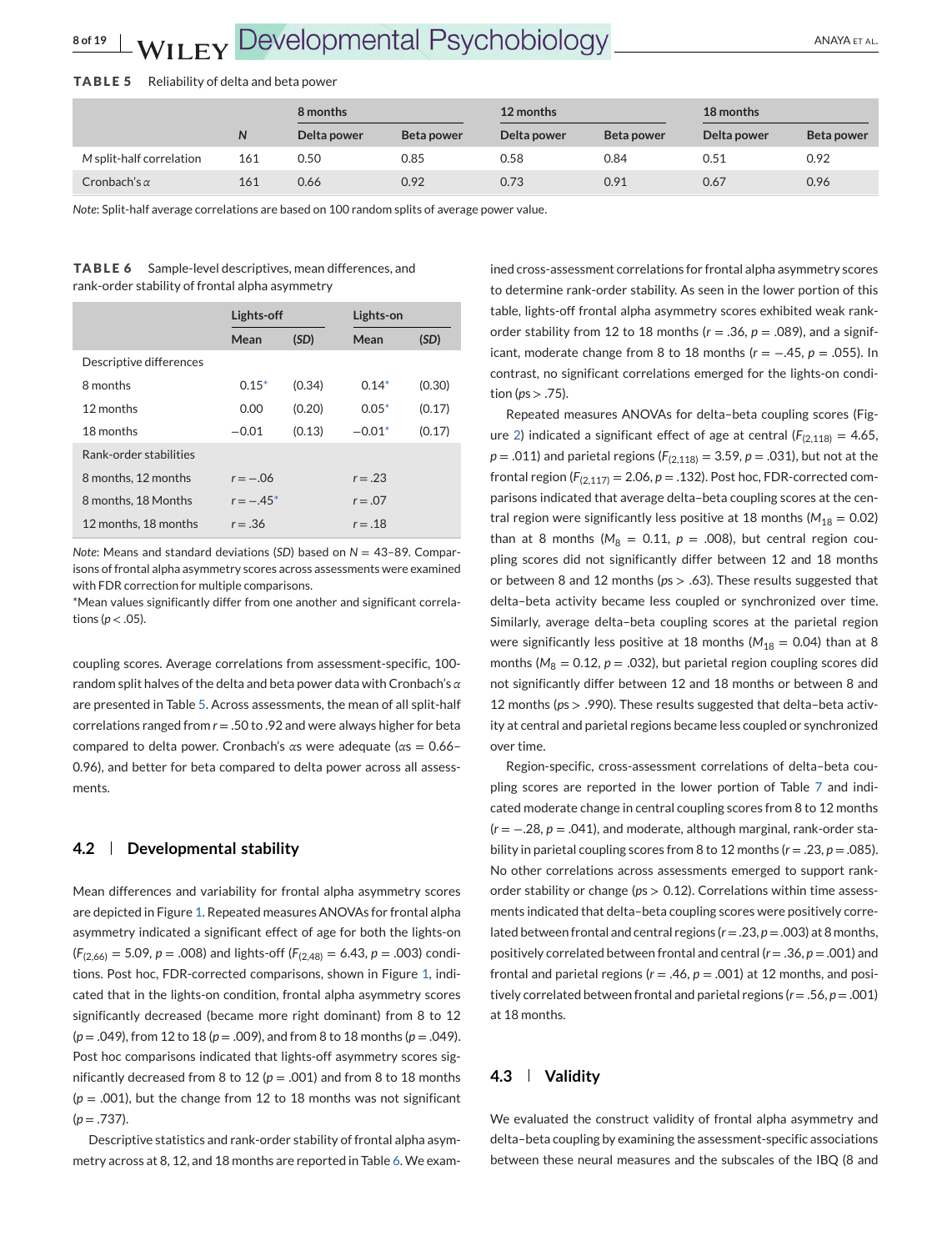<span id="page-8-0"></span>ANAYA ET AL. **ANAYA ET AL. DEVELOPMENTAL PSychobiology**  $WILEY<sup>19 of 19</sup>$ 



**FIGURE 1** Mean differences and variability in lights-off (a) and lights-on (b) frontal alpha asymmetry scores across 8, 12, and 18 months. Positive values indicate greater left (relative to right) hemispheric activity. Negative values indicate greater right (relative to left) hemispheric activity

12 months) and the TBAQ (18 months). Specifically, we were interested in testing correlations between delta–beta coupling scores and temperament dimensions of fear and regulation, and correlations between frontal alpha asymmetry and temperament dimensions of surgency, fear, and inhibition. The temperament subscales were chosen based on the proposed relations typically noted in the existing literature for these neural measures (Brooker et al., [2016;](#page-15-0) Howarth et al., [2016;](#page-16-0)

Phelps et al., [2016;](#page-17-0) Schmidt, [2008\)](#page-17-0). Zero-order correlations for each time assessment are presented in Tables [8–10.](#page-11-0)

At 8 months, the only significant relation was between lights-off frontal alpha asymmetry scores and the IBQ Fear subscale (*r* = .37, *p* = .024). Contrary to expectations, infants with greater left frontal asymmetry were significantly more likely to be rated by their parent as inhibited to novelty and distressed by object or social stimulation.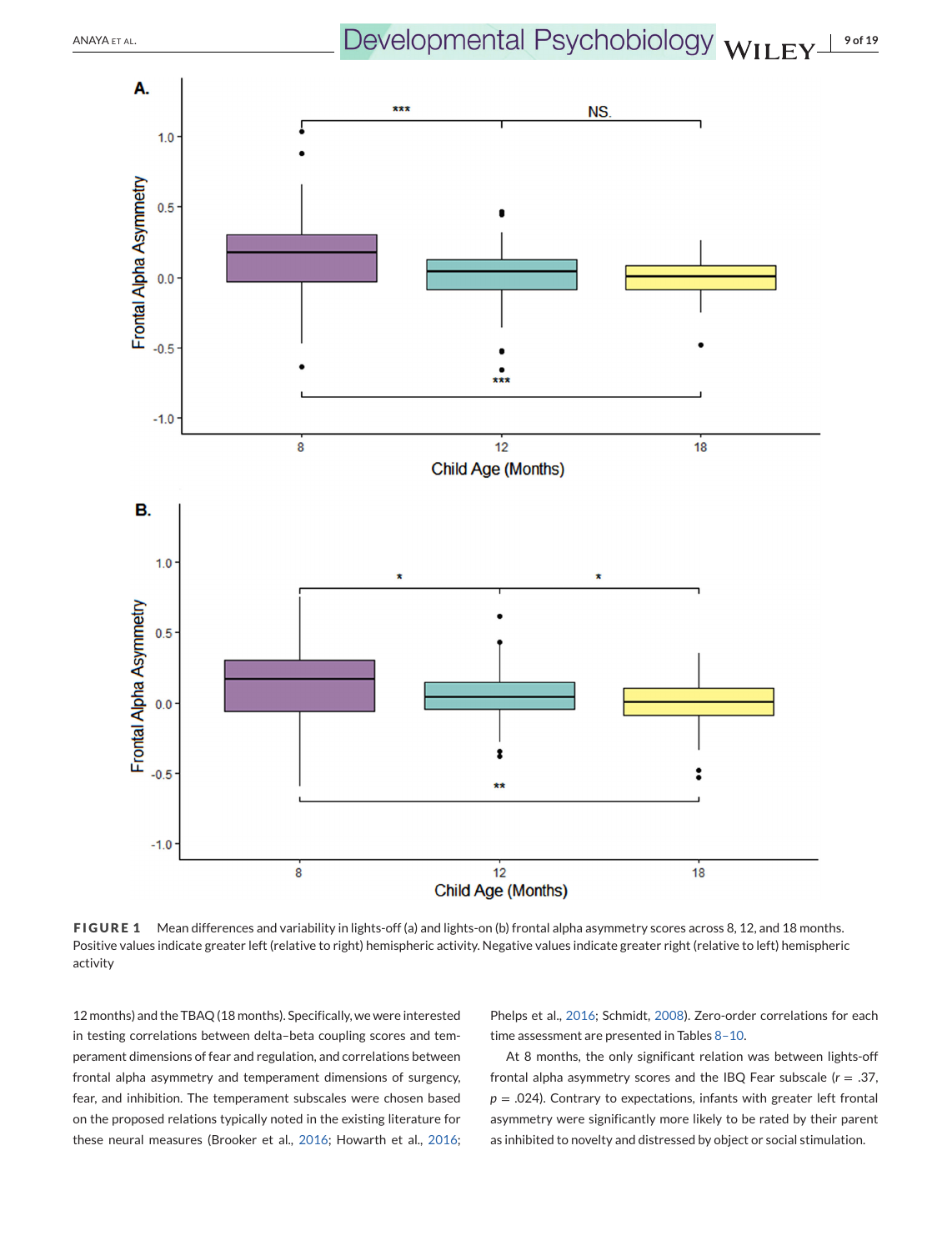<span id="page-9-0"></span>

At 12 months, there were significant associations for frontal alpha asymmetry scores in both the lights-off and lights-on conditions. Lights-off asymmetry scores were significantly correlated with the IBQ Surgency higher-order factor (*r* = .33, *p* = .015), IBQ High Pleasure (*r* = .35, *p* = .012), and IBQ Approach subscales (*r* = .37, *p* = .007).

These correlations suggested that infants with greater left asymmetry scores were more likely to be rated as higher in approach-related tendencies, which is directly in line with interpretations of frontal alpha asymmetry in the general literature (Peterson et al., [2008\)](#page-17-0). Lightson asymmetry scores were negatively correlated with the IBQ Fear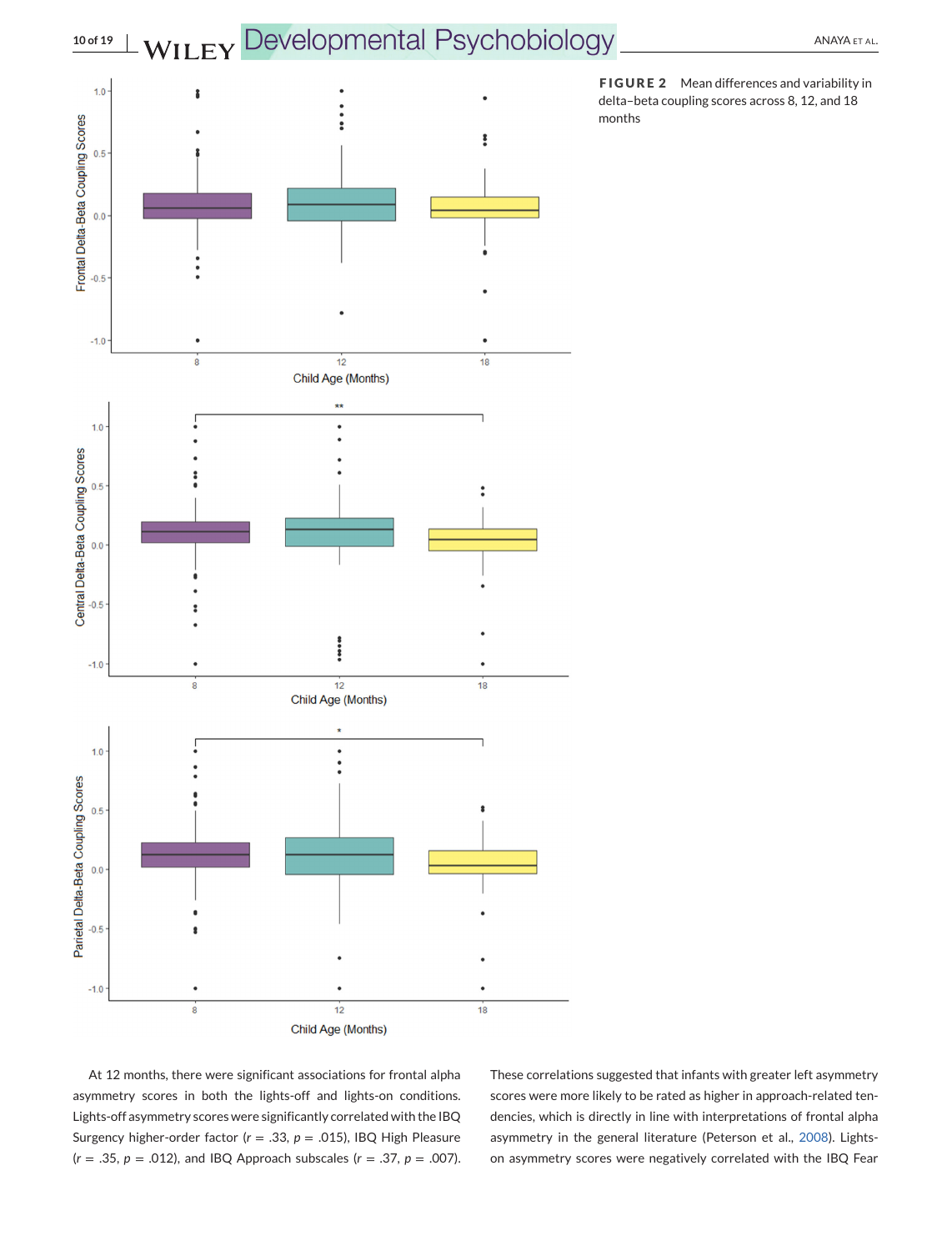<span id="page-10-0"></span>**TABLE 7** Sample-level descriptives, mean differences, and rank-order stability of delta–beta coupling

|                                | Frontal    |        | Central     |                   | Parietal  |        |  |
|--------------------------------|------------|--------|-------------|-------------------|-----------|--------|--|
|                                | Mean       | (SD)   | Mean        | (SD)              | Mean      | (SD)   |  |
| Descriptive differences        |            |        |             |                   |           |        |  |
| 8 months                       | 0.03       | (0.26) | $0.11^{*}$  | $(0.26)$ $0.12^*$ |           | (0.27) |  |
| 12 months                      | 0.12       | (0.28) | 0.09        | $(0.36)$ $0.12$   |           | (0.36) |  |
| 18 months                      | 0.05       | (0.24) | $0.02*$     | (0.23)            | $0.04*$   | (0.21) |  |
| Rank-order stabilities         |            |        |             |                   |           |        |  |
| 8 months, 12 months            | $r = -.12$ |        | $r = -.28*$ |                   | $r = .23$ |        |  |
| 8 months. 18 months            | $r = -.12$ |        | $r = -12$   |                   | $r = .08$ |        |  |
| 12 months, 18 months $r = .14$ |            |        | $r = -09$   |                   | $r = .19$ |        |  |

*Note*: Means and standard deviations (*SD*) based on *N* = 120. Tukey comparisons of delta–beta coupling scores across assessments were examined with FDR correction for multiple comparisons.

\*Mean values significantly differ from one another and significant correlations ( $p < .05$ ).

subscale  $(r = -.26, p = .051)$  and positively correlated with the IBQ Cuddle subscale  $(r = .29, p = .023)$ , again generally in line with the literature-based expectations.

Lastly, assessment-specific correlations between TBAQ subscales and frontal alpha asymmetry scores also emerged for both conditions at 18 months. Lights-off asymmetry scores were significantly associated with the TBAQ Pleasure subscale (*r* = .28, *p* = .033) and marginally associated with the Object Fear subscale (*r* = −.23, *p* = .074). In contrast, lights-on asymmetry scores were significantly associated with the TBAQ Activity ( $r = .28$ ,  $p = .023$ ) subscale, and marginally associated with the Sadness ( $r = .27$ ,  $p = .087$ ) and Soothability ( $r = -.22$ , *p* = .071) subscales.

We tested similar associations between delta–beta coupling and IBQ and TBAQ subscales. At 8 months, frontal region delta–beta coupling scores were marginally associated with the IBQ Distress subscale  $(r = .16, p = .059)$ , and central region coupling scores were marginally associated with the IBQ Duration of Orienting (*r* = −.15, *p* = .074) and Activity Level subscales  $(r = .15, p = .068)$ .

At 12 months, central (*r* = −.22, *p* = .066) and parietal (*r* = −.30,  $p = 0.013$ ) delta-beta coupling scores were negatively associated with IBQ Duration of Orienting subscale. Parietal coupling scores were also significantly associated with the IBQ higher-order Regulation factor ( $r = -.25$ ,  $p = .033$ ). These associations suggested that at 12 months, infants with over-coupled delta–beta activity at central and parietal regions were rated as significantly less likely to maintain their attention on a single object, and this negative association may extend more broadly to the Regulation higher-order factor. Parietal delta–beta coupling scores were also negatively associated with the IBQ Sadness (*r* = −.25, *p* = .038) and Approach (*r* = −.23,  $p = .057$ ).

At 18 months, only parietal region delta–beta coupling scores were marginally associated with the TBAQ Object Fear subscale (*r* = −.21,  $p = .062$ ).

Contrary to expectations, delta–beta coupling scores were not significantly associated with the IBQ Negative Affect factor or the TBAQ Fear subscales. The link between delta–beta coupling and fearful phenotypes has mostly been supported by studies that employed grouplevel analyses of delta–beta coupling across categorical groups (Phelps et al., [2016;](#page-17-0) Brooker et al., [2016\)](#page-15-0). For the purpose of drawing comparisons between our analyses and previous studies in infants and older populations, we examined the associations between frontal region delta–beta coupling and the IBQ Negative Affect factor (8- and 12 month) and the TBAQ Social Fear subscale (18-month) using groupbased analyses. We examined frontal region delta–beta coupling only to minimize comparisons and remain consistent with the majority of previous studies, which report a link between delta–beta coupling and fearful phenotypes in this region.

At 8 months, Low (*n* = 28), Average (*n* = 100), and High (*n* = 19) categorical groups were formed based on -1*SD* (≤2.39), Mean (3.07), and +1*SD* (≥3.75) of the 8-month IBQ Negative Affect scores. Group-level coupling indicated that frontal region delta and beta power were significantly and positively coupled in the Low group (*r* = .37, *p* = .05), negatively coupled in the Average group (*r* = −.22, *p* = .03), and uncoupled or unrelated in the High group (*r* = .22, *p* = .37). Fisher *r* to *z* analyses of the correlation coefficients indicated that delta–beta coupling in the Low Negative Affect group was significantly different from coupling in the Average group ( $z = 2.74$ ,  $p = .01$ ) but not the High group ( $z = 0.51$ ,  $p = .31$ ), and that delta-beta coupling in the Average group was significantly different from coupling in the High group ( $z = -1.66$ ,  $p = .05$ ).

We repeated these analyses at 12 months, based on -1*SD* (≤2.71), Mean (3.31), and +1*SD* (≥3.91) of the 12-month IBQ Negative Affect scores to form Low (*n* = 10), Average (*n* = 58), and High (*n* = 13) categorical groups. Results indicated that group-level coupling was not significant for any of the Negative Affect groups (*p*s > .17).

The 18-month sample was split based on −1*SD*(≤2.58), Mean (3.65), and +1*SD* (≥4.72) of the TBAQ Social Fear subscales to form Low (*n* = 14), Average (*n* = 52), and High (*n* = 12) Fear groups. Again, results indicated that at 18 months, group-level coupling was not significant for any of the Fear groups (*p*s > .14).

## **5 DISCUSSION**

The current paper examined the psychometric properties of frontal alpha asymmetry, a widely used neural correlate of approach or motivation tendencies, and delta–beta coupling, a neural measure that has recently gained traction as a neural proxy for emotion regulation. Despite increased used of these neural measures in infant research, we can benefit from a careful description of their psychometric properties with a developmental lens that focuses on the infancy period. We modeled repeated measures of infant EEG at 8, 12, and 18 months of age to examine the developmental stability, split-half reliability, and construct validity of these neural measures in infancy. However, care must be taken to keep in mind the specific context and circumstances of data collection, as well as the secondary variables that are incorporated in analyses.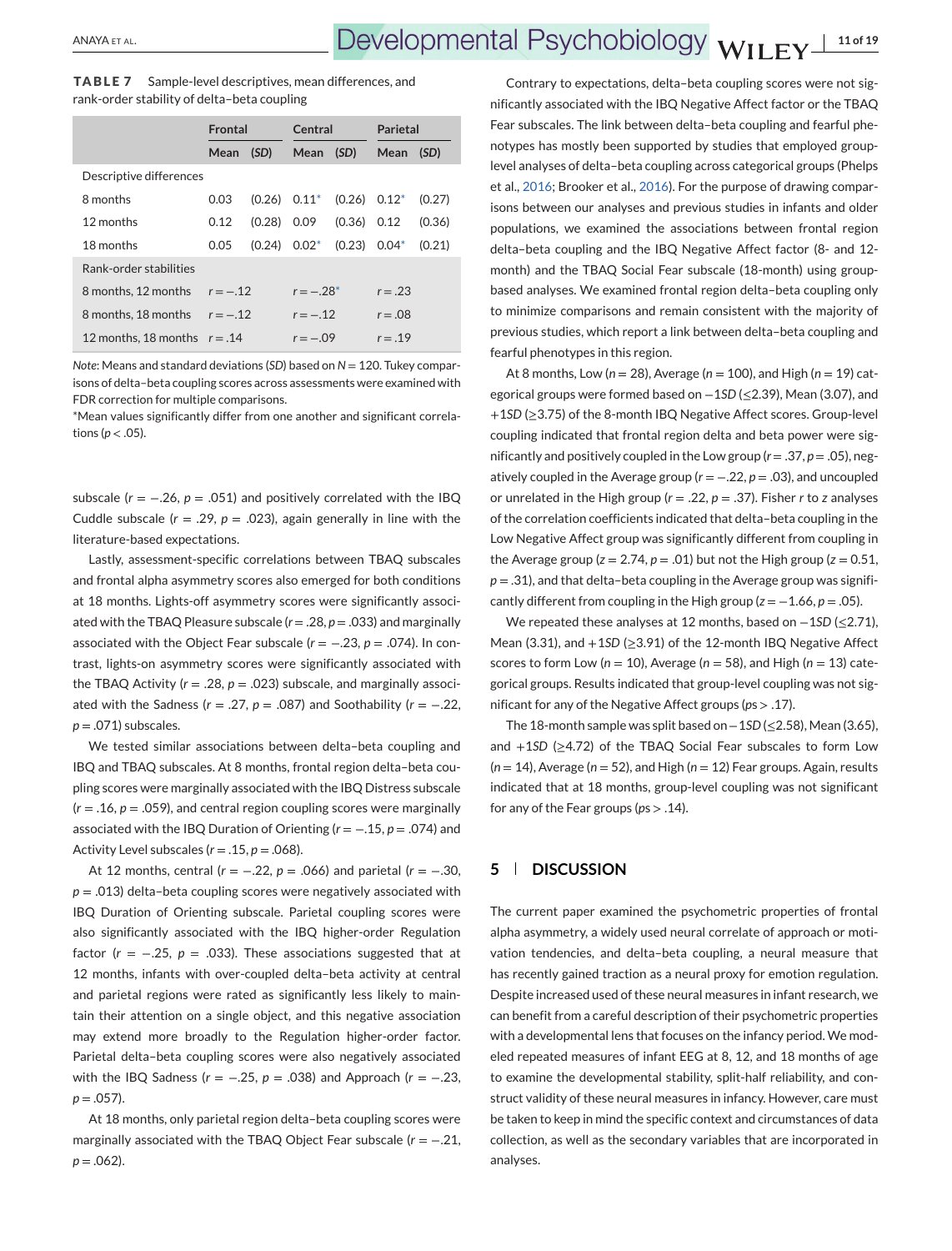## <span id="page-11-0"></span>**TABLE 8** Zero-order correlations between 8-month IBQ subscales and EEG measures

|                           | Delta-beta coupling |                      |          | Frontal alpha asymmetry |            |  |
|---------------------------|---------------------|----------------------|----------|-------------------------|------------|--|
| 8-month IBQ subscales     | <b>Frontal</b>      | Central              | Parietal | Lights-on               | Lights-off |  |
| <b>Activity level</b>     | $-0.01$             | $0.15^*$             | 0.06     | $-0.17$                 | $-0.13$    |  |
| Distress to limitations   | $0.16*$             | $-0.04$              | 0.00     | $-0.01$                 | 0.12       |  |
| Fear                      | 0.06                | 0.02                 | $-0.04$  | 0.23                    | $0.37*$    |  |
| Duration of orienting     | $-0.10$             | $-0.15$ <sup>*</sup> | $-0.06$  | 0.08                    | 0.01       |  |
| Smiling and laughter      | $-0.03$             | $-0.03$              | 0.00     | $-0.11$                 | $-0.13$    |  |
| High-intensity pleasure   | $-0.12$             | $-0.04$              | 0.09     | $-0.11$                 | $-0.17$    |  |
| Low-intensity pleasure    | $-0.04$             | 0.06                 | 0.01     | 0.02                    | $-0.07$    |  |
| Soothability              | $-0.03$             | $-0.04$              | 0.00     | $-0.10$                 | $-0.26$    |  |
| <b>Falling reactivity</b> | $-0.03$             | $-0.05$              | 0.03     | $-0.06$                 | $-0.05$    |  |
| <b>Cuddliness</b>         | $-0.06$             | $-0.12$              | $-0.01$  | $-0.08$                 | $-0.14$    |  |
| Perceptual sensitivity    | $-0.08$             | 0.05                 | 0.08     | $-0.10$                 | $-0.07$    |  |
| <b>Sadness</b>            | 0.15                | 0.08                 | 0.05     | 0.05                    | 0.19       |  |
| Approach                  | $-0.08$             | $-0.06$              | $-0.07$  | 0.16                    | 0.23       |  |
| Vocal reactivity          | 0.01                | 0.03                 | 0.02     | $-0.11$                 | $-0.13$    |  |
| Surgency factor           | $-0.08$             | 0.03                 | 0.05     | $-0.14$                 | $-0.12$    |  |
| Negative affect factor    | 0.13                | 0.03                 | $-0.01$  | 0.10                    | 0.23       |  |
| Regulation factor         | $-0.10$             | $-0.10$              | $-0.03$  | $-0.01$                 | $-0.17$    |  |

\**p* < .05; <sup>+</sup>*p* < .07.

**TABLE 9** Zero-order correlations between 12-month IBQ subscales and EEG measures

|                           | Delta-beta coupling |                      |          | Frontal alpha asymmetry |                     |
|---------------------------|---------------------|----------------------|----------|-------------------------|---------------------|
| 12-month IBQ subscales    | Frontal             | Central              | Parietal | Lights-on               | Lights-off          |
| <b>Activity level</b>     | $-0.04$             | $-0.14$              | $-0.03$  | $-0.02$                 | 0.21                |
| Distress to limitations   | 0.01                | $-0.17$              | $-0.13$  | $-0.12$                 | 0.03                |
| Fear                      | 0.02                | 0.13                 | 0.01     | $-0.26*$                | $-0.22$             |
| Duration of orienting     | $-0.20$             | $-0.22$ <sup>*</sup> | $-0.30*$ | 0.04                    | $-0.04$             |
| Smiling and laughter      | $-0.07$             | $-0.11$              | $-0.09$  | 0.17                    | $0.25$ <sup>*</sup> |
| High-intensity pleasure   | $-0.16$             | $-0.14$              | $-0.17$  | 0.10                    | $0.35*$             |
| Low-intensity pleasure    | $-0.15$             | $-0.03$              | $-0.20$  | 0.04                    | $-0.12$             |
| Soothability              | 0.07                | $-0.09$              | $-0.01$  | $-0.04$                 | $-0.14$             |
| <b>Falling reactivity</b> | 0.15                | 0.15                 | $-0.02$  | 0.11                    | 0.19                |
| <b>Cuddliness</b>         | $-0.03$             | 0.02                 | 0.08     | $0.29*$                 | 0.13                |
| Perceptual sensitivity    | $-0.02$             | $-0.04$              | $-0.04$  | 0.10                    | 0.16                |
| Sadness                   | $-0.07$             | $-0.19$              | $-0.25*$ | $-0.10$                 | 0.09                |
| Approach                  | $-0.07$             | $-0.19$              | $-0.23*$ | 0.01                    | $0.37*$             |
| Vocal reactivity          | $-0.01$             | $-0.13$              | $-0.10$  | 0.12                    | 0.04                |
| Surgency factor           | $-0.08$             | $-0.17$              | $-0.14$  | 0.12                    | $0.33*$             |
| Negative affect factor    | $-0.07$             | $-0.12$              | $-0.13$  | $-0.19$ <sup>*</sup>    | $-0.09$             |
| Regulation factor         | $-0.16$             | $-0.17$              | $-0.25*$ | 0.14                    | $-0.03$             |

\**p* < .05; <sup>+</sup>*p* < .07.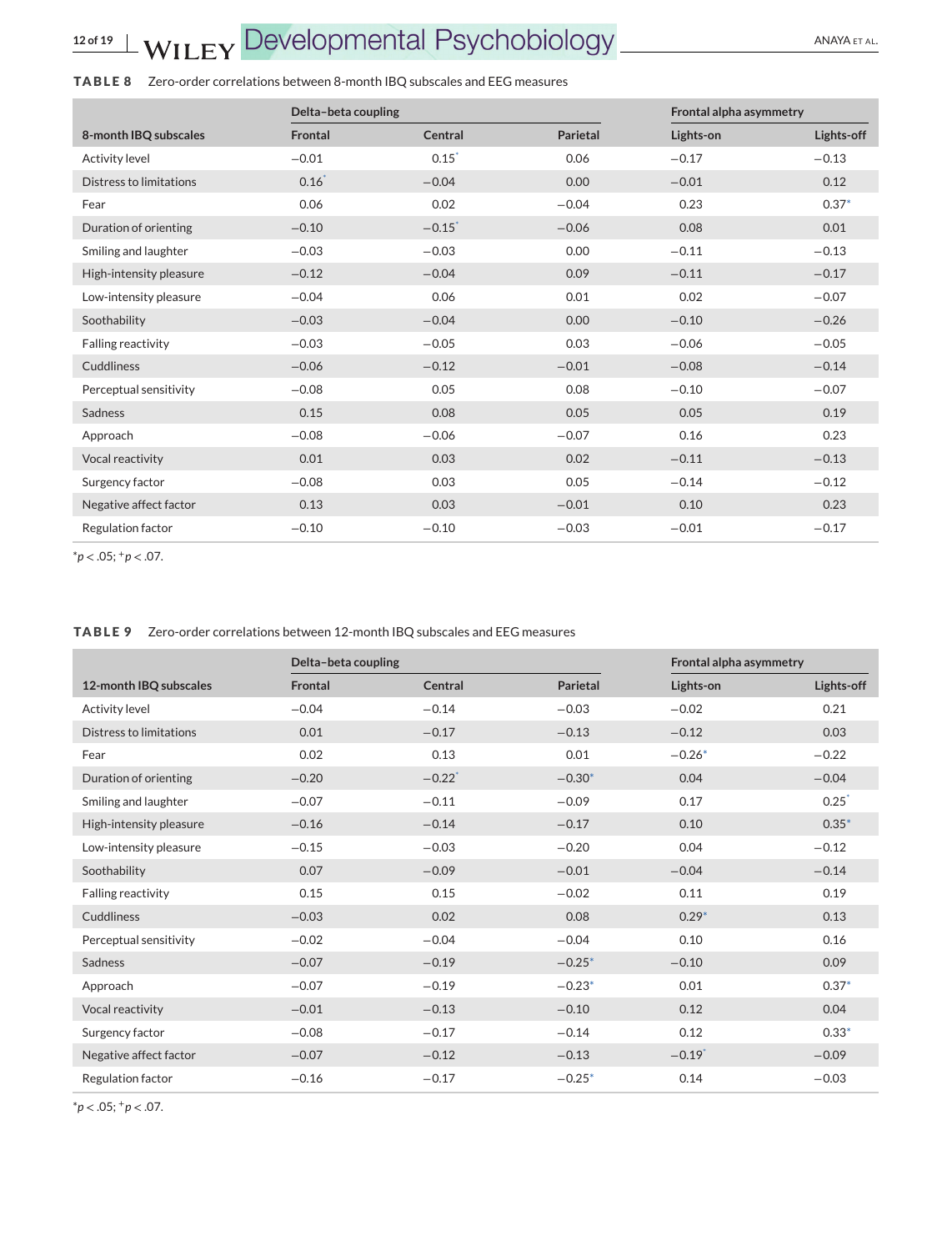#### **TABLE 10** Zero-order correlations between 18-month TBAQ subscales and EEG measures

|                                    | Delta-beta coupling |         |                      | Frontal alpha asymmetry |             |
|------------------------------------|---------------------|---------|----------------------|-------------------------|-------------|
| 18-month TBAQ subscales            | Frontal             | Central | Parietal             | Lights-on               | Lights-off  |
| <b>Activity level</b>              | $-0.13$             | $-0.14$ | 0.07                 | $0.28*$                 | 0.20        |
| Anger                              | 0.06                | 0.00    | $-0.04$              | 0.12                    | $-0.17$     |
| Appropriate attentional allocation | $-0.07$             | 0.00    | 0.10                 | $-0.01$                 | 0.20        |
| Inhibitory control                 | $-0.07$             | $-0.04$ | 0.10                 | $-0.21$                 | 0.16        |
| Interest                           | $-0.20$             | $-0.04$ | 0.20                 | 0.06                    | 0.17        |
| Object fear                        | 0.09                | 0.06    | $-0.21$ <sup>+</sup> | $-0.04$                 | $-0.23^{+}$ |
| Perceptual sensitivity             | $-0.19$             | $-0.10$ | 0.06                 | 0.13                    | $-0.04$     |
| Pleasure                           | 0.05                | 0.08    | 0.08                 | 0.10                    | $0.28*$     |
| <b>Sadness</b>                     | 0.05                | $-0.09$ | $-0.04$              | $0.27^*$                | $-0.02$     |
| Social fear                        | 0.15                | $-0.04$ | $-0.12$              | $-0.01$                 | $-0.04$     |
| Soothability                       | 0.08                | 0.11    | 0.04                 | $-0.22^{+}$             | $-0.01$     |

\* *p* < .05; <sup>+</sup>*p* < .07.

The first task for the current study was to address the general reliability of our EEG-derived measures. Frontal alpha asymmetry scores, as well as relative alpha power, exhibited good reliability across lights-on and lights-off conditions, and were consistently reliable across assessments. To our knowledge, our study is the first to report these psychometric properties of frontal alpha asymmetry across multiple assessments in infancy. Our findings suggest that the internal consistency of frontal alpha asymmetry scores is not changing as a function of age, supporting the use of this metric to assess developmental patterns of infant cognitive processing. In general, there is some concern that difference scores, such as the calculation used in characterizing frontal alpha asymmetry, by necessity increase noise in a measure (van Rooijen et al., [2017\)](#page-18-0). However, our data suggest that this is not as large of a concern with respect to infant frontal alpha asymmetry.

Our second goal was to describe developmental patterns of frontal alpha asymmetry from 8 to 18 months. Across lights-on and lightsoff conditions, infants showed a developmental shift from greater left frontal alpha asymmetry toward greater right frontal alpha asymmetry. This shift was more pronounced in the lights-on condition, where mean differences between all assessments were statistically significant. The magnitude of change observed in our sample is in line with perhaps the only previous study to have examined mean differences in frontal alpha asymmetry throughout infancy (Gabard-Durnam et al., [2015\)](#page-16-0). Gabard-Durnam and colleagues examined repeated measures of frontal alpha asymmetry in a sample of young children at high and low risk for autism, making direct comparisons of direction and shift in developmental trajectories difficult. Nevertheless, our results lend support to findings from Gabard-Durnam and colleagues, indicating that frontal alpha asymmetry scores are not stable throughout infancy. Our results may also be in line with an earlier study of temperament and frontal alpha asymmetry (Fox et al., [2001\)](#page-16-0). Fox and colleagues collected repeated measures of infant frontal alpha asymmetry at 9, 14, 24, and 48 months and focused on comparing asymmetry scores between continuously inhibited, continuously uninhibited, and comparison groups within each time assessment. Although not statistically tested, their results also suggest a shift from greater left to greater right asymmetry, but only in the comparison group, which may more likely correspond to our community-recruited sample.

Developmental change from 8 to 18 months was complemented by little to no rank-order stability of frontal alpha asymmetry scores. That is, infants who showed greater left or right alpha asymmetry at 8 months did not necessarily retain this characterization at the followup assessments. In fact, in some cases, an infant may have completely shifted from greater left to greater right frontal asymmetry (and vice versa), as indicated by significant, negative correlations between asymmetry scores at 8 and 18 months for the lights-off condition. Previous studies have reported moderate rank-order stability between two assessments of frontal alpha asymmetry scores across short- (e.g., weeks) and long-term (e.g., 6 months) intervals within the first year in infancy (Brooker et al., [2017\)](#page-15-0), and across a span of nearly 6 years (Müller et al., [2015\)](#page-17-0). It is possible that when taking only two assessments, we miss shifts in frontal alpha asymmetry that are just outside the window of the short interval. Conversely, we may miss substantial developmental change taking place in between very long intervals. The weak rank-order stability we observed in this sample is consistent with another study that examined frontal alpha asymmetry with three or more assessments (Howarth et al., [2016\)](#page-16-0). Here, the authors reported weak to no stability across 10, 24, and 36 months.

These data suggest that, at least in infancy, frontal alpha asymmetry is less likely to represent a stable trait marker of approach or avoidance tendencies. Rather, the measure may be most predictive of the infant's current state or the probability of a specific response to acute or immediate environmental triggers. The capability model of EEG asymmetry (Coan et al., [2006;](#page-15-0) Reznik & Allen, [2018\)](#page-17-0) suggests that an individual's ability to respond or strategy in adapting to specific task demands is captured by examining EEG patterns when the individual is concurrently experiencing an emotionally evocative or motivating situation (Stewart et al., [2014\)](#page-17-0). Here, of course, all infants provided EEG during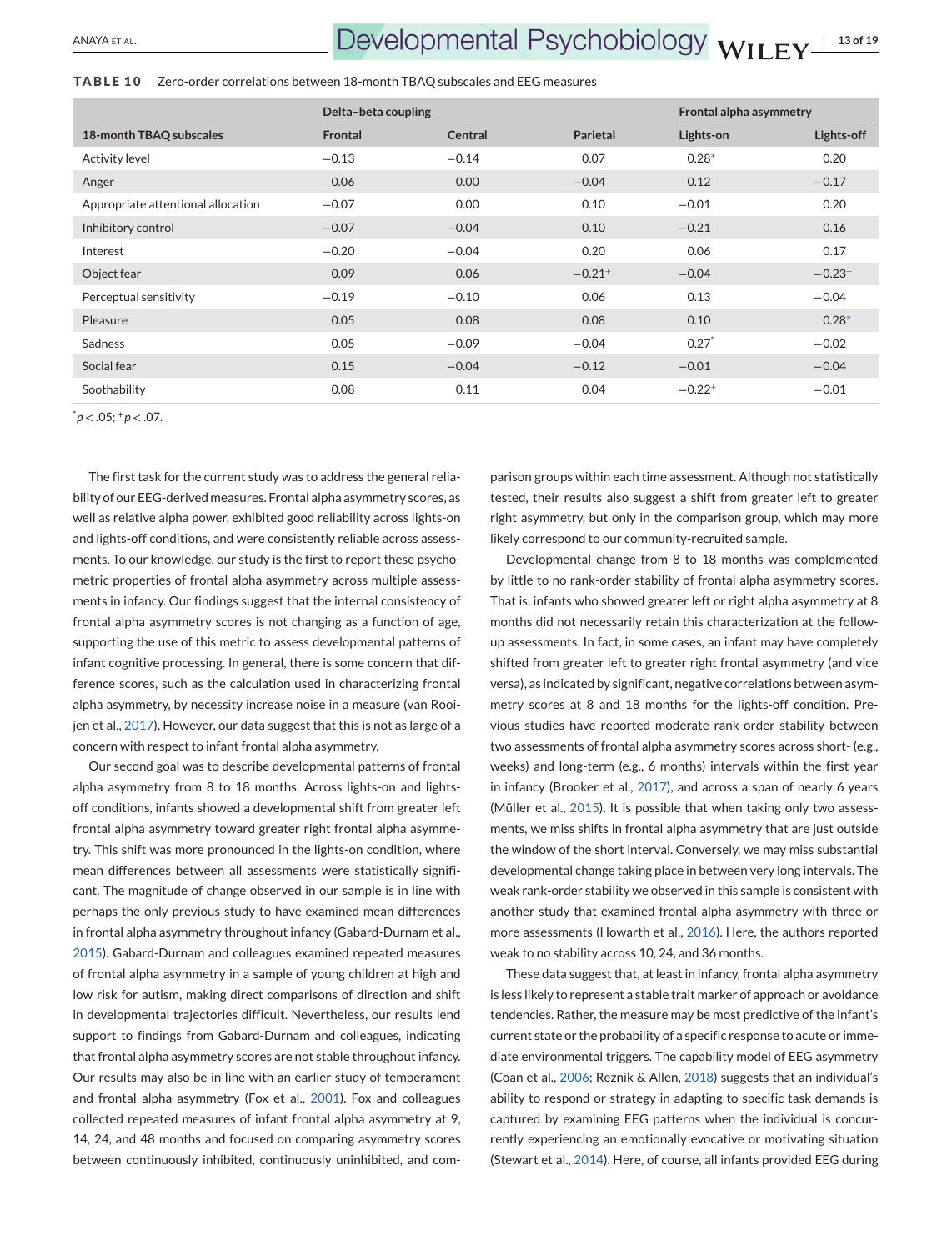a resting-state task, which is in line with the dispositional model (Coan et al., [2006\)](#page-15-0) that presumes that individuals have a general tendency to approach or withdraw across many contexts. This approach is of course an easy conceptual parallel to our view of temperamental traits as early appearing, biologically based, and relatively stable markers of behavioral trends across contexts. As can be seen in our data linking EEG asymmetry to temperament measures, this link is neither straightforward nor particularly stable.

Finally, we looked to describe the relation between frontal alpha asymmetry and parent-reported infant temperament to probe the presumed relations between asymmetry as an approach (greater left) or withdrawal (greater right) metric. In general, the specific correlations that reached statistical significance cutoffs fluctuated across time assessments. At 8 months, the relations were largely nonsignificant, and it is difficult to assess the robustness of the one positive relation. In contrast, a more expansive set of relations were evident at 12 months. That is, greater left frontal asymmetry was associated with the approach measures of Surgency, High-Intensity Pleasure, and Approach. In addition, greater right frontal asymmetry was associated with the withdrawal metric of Fear. Even here the relations emerged under some conditions (lights on) but not others (lights off), and frontal alpha asymmetry was not stably associated with any given temperament subscale over time across either condition. As such, it would appear that the relations, although logically consistent, may not be robust. Indeed, by 18 months the relations with lights-off asymmetry scores were noted for the Pleasure subscale and marginally with the Object Fear subscale, whereas lights-on asymmetry scores were significantly associated with the Activity subscale and with Soothability. The different relations across lights-on and lights-off conditions may also point to important distinctions in these experimental parameters, despite moderate to strong correlations (range *r*s = .64–.86) in alpha power between these two conditions. For example, recent work has shown that alpha peak frequency and power increase when visual input is restricted (Webster & Ro, [2020\)](#page-18-0). It is possible that in our lightsoff condition, a dark room would have restricted infants' visual input enough to produce individual differences in alpha peak and power, which could then permeate to produce distinct associations with temperament. Altogether, our findings suggest that future studies should test associations between temperament and frontal alpha asymmetry separately by condition.

It is not clear, a priori, why these specific relations would emerge at specific ages as a function of lights on versus lights off. However, as noted above, the fact that our measures were taken at rest may have degraded any straightforward relation between frontal alpha asymmetry and temperamental traits. Capturing frontal alpha asymmetry during active stimuli processing (as in the capability model) may have generated more consistent one-to-one relations. In addition, the pattern of data may also point to the fact that frontal alpha asymmetry, rather than serving as a stable trait-level marker, may be better conceptualized as a moderator or mediator of relations between predictors and outcomes (Gatzke-Kopp et al., [2014;](#page-16-0) Reznik & Allen, [2018\)](#page-17-0). For example, infants and children with high levels of negative reactivity are more likely to show increased levels of withdrawal or social difficulties when

temperamental reactivity is coupled with greater right frontal alpha asymmetry (Hane et al., [2008;](#page-16-0) Henderson et al., [2001\)](#page-16-0). Risk is relatively attenuated when equally reactive infants display greater left frontal asymmetry.

We also aimed to examine, for the first time, the psychometric properties of delta–beta coupling in infancy. Internal consistency of delta– beta coupling scores was poor, and this pattern was consistent across time assessments. To our knowledge, we are the first to examine the reliability of delta–beta coupling scores computed from the repeated, second-by-second time series of delta and beta power for each participant individually. Our approach was then to compare delta–beta coupling scores computed from the odd and even segments of individual participants. These results may suggest that coupling of delta–beta activity may be changing rapidly and dynamically throughout the 4 min of resting state, but subtly enough that correlation analyses do not capture clear increasing or decreasing trends.

In fact, our recent work (Anaya et al., [2020\)](#page-15-0) shows that there is substantial intraindividual variation in delta–beta coupling captured in second-by-second deviations from participants' delta and beta relative power. This variation, in turn, significantly explained differences in anxiety symptoms above and beyond average delta–beta coupling scores. Therefore, individual delta–beta coupling scores may show poor reliability because second-by-second coupling is indeed changing on a micro-longitudinal scale. This suggests that researchers should be mindful of the timescales and relations they wish to investigate through the use of dynamic delta–beta coupling measures.

Indeed, when we examined the reliability of relative delta and beta power, split-half correlations and Cronbach's *α* were substantially better, further supporting our conclusions that poor reliability may be originating at the level of coupling, rather than at the level of "raw" neural activity. These results also indicated that the reliability of delta power was consistently lower than the reliability of beta power. Previous studies suggest that delta power is higher in children compared to adults (Knyazev, [2012\)](#page-16-0), contributing the largest source of variability in power within the frequency spectrum. Hence, delta power may reflect a large source of individual differences at this age that manifest in segment-by-segment changes in power throughout the task. These deviations may then permeate into the average power levels that are used to compute reliability metrics. Clearly, there is a need to better understand delta–beta coupling as a dynamic process, which would mirror more directly dynamic connectivity between subcortical and cortical systems of the brain. Nonetheless, reliabilities for delta and beta power were adequate (0.661–0.962) across assessments, indicating that the developmental change and stability captured in our developmental analyses were robust and reliably describe developmental patterns in delta–beta coupling over time.

Average coupling scores at the frontal region remained stable across time. In contrast, coupling scores at central and parietal regions showed significant developmental change from 8 to 18 months, decreasing over time. Furthermore, significant change over time was complemented by weak to no rank-order stability. The functional interpretation of delta–beta coupling as a correlate of emotion regulation suggests that coupling scores may increase and become more positive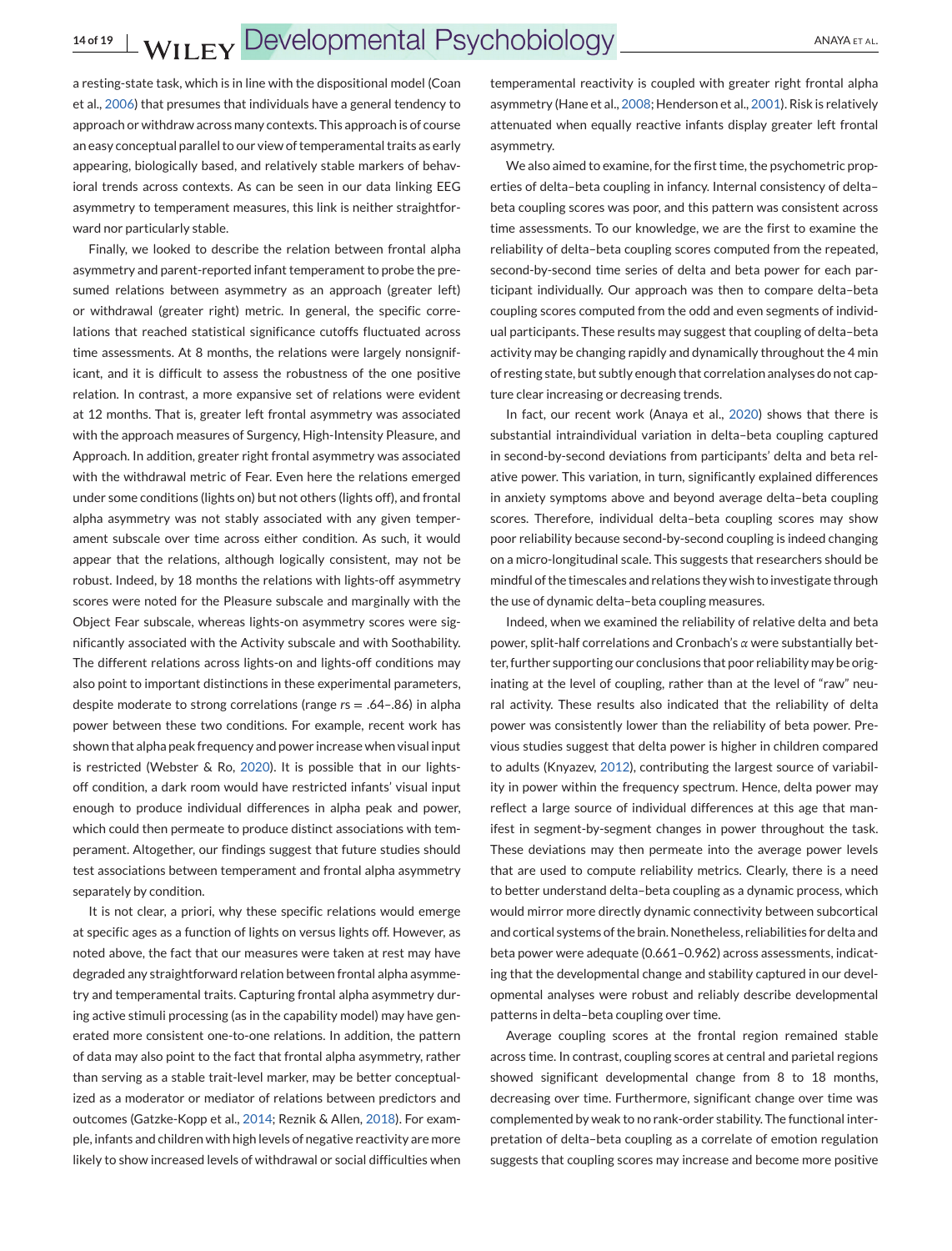over time, reflecting gradual developmental gains in infant regulation strategies (Ekas et al., [2018\)](#page-16-0). Instead, our findings indicated a developmental pattern from slight positive coupling toward decoupled states or coupling scores near zero. It is possible that delta–beta coupling, like other neural systems underlying emotion regulation, may show inverted growth trajectories when examined across a longer time span, significantly decreasing throughout infancy and pointedly increasing later. This developmental pattern would map onto imaging studies reporting that amygdala–ventromedial prefrontal cortex (vmPFC) connectivity, a network implicated in the processing and updating of affective stimuli, shows inverted trajectories that change from positive connectivity in childhood to negative connectivity in adolescence and adulthood (Moreira & Silvers, [2018\)](#page-17-0). Therefore, it is possible that we may see increases in delta–beta coupling scores over this same period if we capture trajectories that extend into the preschool years when regulatory processes become more overt.

Although assessed much later in development, Moreira and Silvers [\(2018\)](#page-17-0) show that neural systems of regulation do not always follow linear trajectories that map onto linear gains in regulation abilities. It is possible that delta–beta coupling maps onto the subcortical–cortical crosstalk captured by amygdala–vmPFC connectivity, and that if measured along infancy and into preschool, a nonlinear, U-shaped trajectory of delta–beta coupling may best describe the data. Disruptions in amygdala–vmPFC circuitry are associated with emotion dysregulation symptoms that underlie anxiety (Etkin, [2012\)](#page-16-0), in the same direction that decoupling and over-coupling of delta–beta activity have been associated with psychopathology risk, making this circuitry an ideal candidate for cross-validating delta–beta coupling with functional Magnetic Resonance Imgaging (fMRI) patterns. Studies that investigate developmental trajectories of amygdala–vmPFC connectivity and delta–beta coupling trajectories in the same children from childhood into adolescence will be ideally suited to test these suppositions.

Finally, we examined concurrent associations between delta–beta coupling scores and parent-reported infant temperament. These associations were only significant at 12 months, suggesting that these are not stable relations over time. Over-coupling of delta–beta activity in parietal regions seemed to be correlated with an infant behavioral profile of lower attention control, regulation, and sadness. These results are in line with most studies of delta–beta coupling that identify overcoupled patterns as a neural marker of psychopathology risk. However, the directionality of these associations is not entirely intuitive. For example, Miskovic and Schmidt [\(2009\)](#page-17-0) suggested that negative coupling or decoupled patterns of delta–beta activity were indicative of unregulated states. Therefore, one might expect that more negative, rather than positive, coupling would be associated with temperament dimensions of low regulation.

It is possible that developmental links between delta–beta coupling and psychopathology risk along the infancy period may not be distinctive enough to capture clear directional effects between delta–beta coupling and internalizing and externalizing risk. Instead, delta–beta over-coupling in infancy may be associated with an underlying vulnerability factor that begins to differentiate later in development. Developmental studies of internalizing and externalizing behaviors may support this interpretation (Dougherty et al., [2015;](#page-16-0) Lahey & Waldman, [2007\)](#page-16-0), showing high comorbidity between internalizing and externalizing tendencies in childhood (Willner et al., [2016\)](#page-18-0) and greater specificity later in development (Cosgrove et al., [2011;](#page-15-0) Ormel et al., [2005\)](#page-17-0). Therefore, over-coupled patterns of delta–beta power in infancy may also track risk for dysregulated and disinhibited phenotypes, broadly defined.

Alternatively, it is possible that the level of analysis at which we measure delta–beta coupling may fundamentally change the strength and direction of associations with psychopathology risk. We expected that delta–beta over-coupling would be associated with temperament tendencies of high fear, based on two previous studies that report this association in infancy (Brooker et al., [2016;](#page-15-0) Phelps et al., [2016\)](#page-17-0). However, these infant studies, like most adult studies, examined delta–beta coupling through group-level correlations between average delta and beta power. This approach provides no information regarding an individual's degree of coupling in delta–beta activity. Indeed, recent work has shown that even when group-level coupling is positive, average delta–beta coupling scores for many individual participants can be negative (Poole et al., [2020\)](#page-17-0), and that when average coupling scores are positive, intraindividual coupling patterns may show negative slopes (Anaya et al., [2020\)](#page-15-0). Therefore, it is possible that unexpected links between positive delta–beta coupling scores and dysregulation risk may be a product of modeling delta–beta coupling at individual levels. As more studies continue to link individual variation in delta–beta coupling with individual levels of psychopathology risk, the field may start to rethink the functional interpretation of delta–beta coupling.

## **5.1 Limitations**

The strengths of the present study should be considered in the context of certain limitations. First, EEG data were re-referenced offline to the average of P7/P8, a less common reference scheme in developmental neurophysiological research. The broader study from which these data were collected was extensive, including repeated behavioral, eye-tracking, EEG, and questionnaire assessments at multiple research locations in the first 2 years of life. To reduce participant burden and expedite the capping process, a subset of electrodes related to our primary questions of interest were prioritized. This decision limited our ability to meet certain assumptions of more commonly used referencing schemes.

As noted above, P7/P8 were selected because these sites were not biased toward one hemisphere and were minimally influenced by undesired sources of interference to the signal (Luck, [2014\)](#page-16-0). It is worth noting that these sites are adjacent to the temporalis muscle, which may introduce noise into our data. Given that no reference is truly electrically neutral, hemispherically balanced, and void of muscle influence, we determined P7/P8 to reasonably meet assumptions for an appropriate reference. In most cases, these sites were also relatively far from scalp sites of interest, with the exception of the parietal electrode sites (P3/P4) used in a subset of the delta–beta coupling analyses. The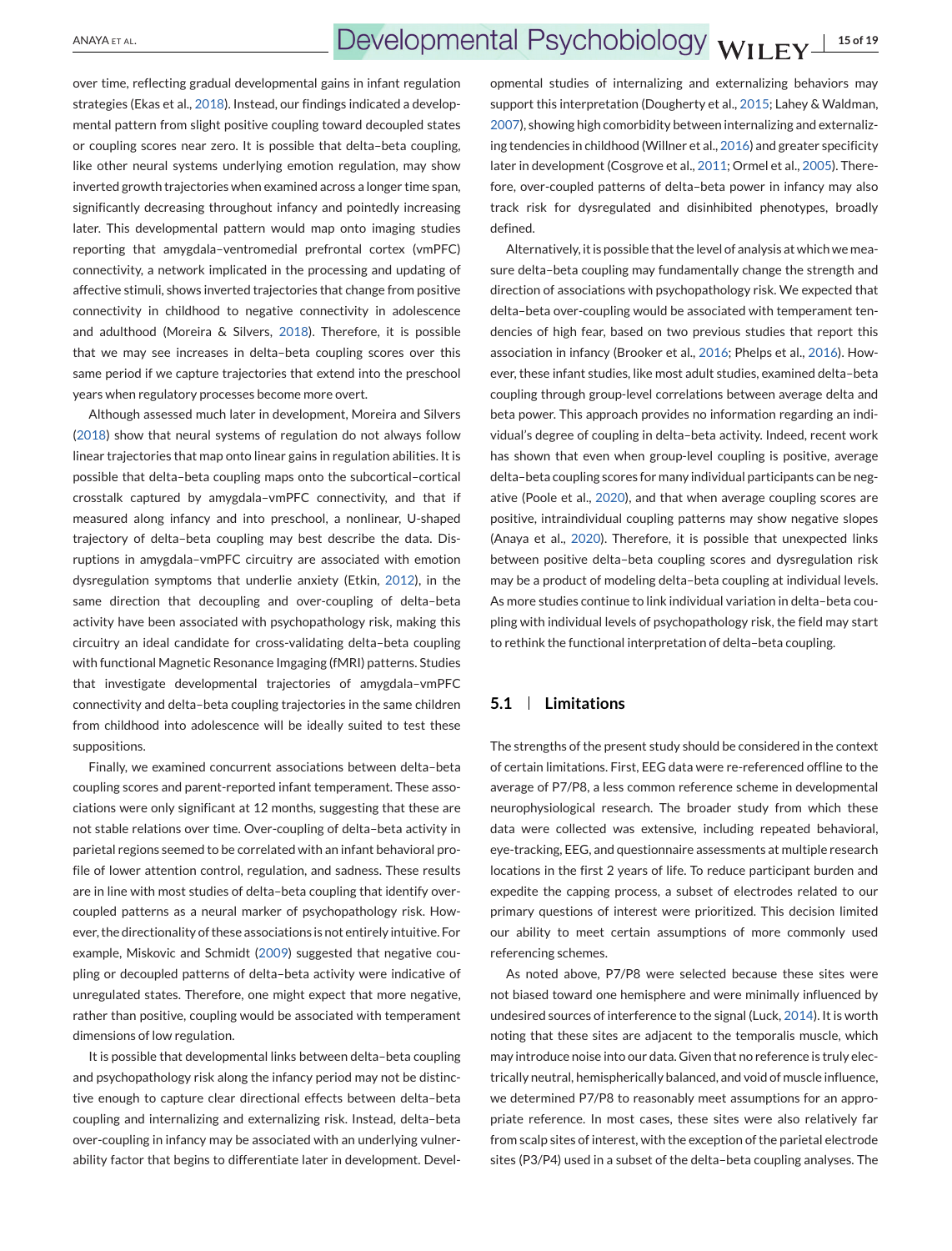<span id="page-15-0"></span>proximity of P3/P4 to our reference electrodes may have influenced activity to appear relatively smaller than the absolute voltage may actually be. Results related to delta–beta coupling in the parietal region should therefore be interpreted with caution. Going forward, replication using alternative referencing schemes (e.g., common average, mastoid average) is warranted to determine comparability of our findings on the psychometric properties of these neural signals to the broader literature.

Another limitation of this study was our reliance on parent-reported individual differences in temperament. In doing so, we were able to use validated scales directly tailored to longitudinal use in our specific age window. However, it is not clear that our construct validity patterns would necessarily be the same were we to assess temperamental differences via direct observation. Parent-report scales typically assess broader patterns of behavior and emotion over time and across a number of contexts. In comparison, laboratory measures of temperament implement standardized and controlled observations with equivalent triggers for all infants. Future work can compare the triangulation between biological measures of trait inclination, parent report, and direct observation.

Relatedly, in assessing the temperament measures, we have focused exclusively on patterns of zero-order correlations, presented measureby-measure and age-by-age. It may be that more comprehensive approaches that consolidate the data with variable- (e.g., factor analysis) or person-centered (e.g., latent profile analysis) techniques may find unique relations with our EEG measures, as these approaches can account for noisy measures and extract unique underlying patterns (Vallorani et al., [2021\)](#page-17-0). In addition, as noted above, the EEG-derived measures may more reliably act as moderators or mediators of temperamentally linked developmental trajectories. As such, the lack of direct zero-order relations would not negatively impact these forms of emergent relations.

Lastly, it is important to note that the EEG data presented were collected from June 2017 through March 2020, at which time inlaboratory data collection was suspended due to COVID-19 mitigation. This impacted the available sample for the 18- and 24-month time assessments. Even with this unexpected data loss, sample data presented here are comparable to previous longitudinal and crosssectional examinations of these measures.

## **6 CONCLUSION**

In conclusion, our data reveal new insights regarding the developmental stability, reliability, and validity of frontal alpha asymmetry and delta–beta coupling in infancy. These insights are a mere steppingstone to better understanding these neural measures in relation to both normative development and early psychopathology risk through a developmental lens. Our findings provide crucial psychometric information for future studies. Particularly, these studies may expand on the investigation of frontal alpha asymmetry and delta–beta coupling trajectories by investigating individual and environmental factors that contribute to change over time, and what specific trajectories during infancy may be linked to adaptive functioning versus greater risk for psychopathology outcomes later in development.

#### **ACKNOWLEDGMENTS**

This research was supported by an NIH Blueprint Diversity Specialized Predoctoral to Postdoctoral Advancement in Neuroscience (D-SPAN) Award (1F99NS120411-01) to BA and an NIMH grant to KPE, KAB, and VLB (R01 MH109692).

#### **CONFLICT OF INTEREST**

The authors declare no conflict of interest.

#### **DATA AVAILABILITY STATEMENT**

The data that support the findings of this study are available on request from the corresponding author. The data are not publicly available due to privacy or ethical restrictions.

## **ORCID**

*Berenice Anaya* <https://orcid.org/0000-0003-1629-4827> *Brendan Ostlund* <https://orcid.org/0000-0002-2166-7707>

#### **REFERENCES**

- Anaya, B., Vallorani, A. M., & Pérez-Edgar, K. (2021). Dyadic behavioral synchrony between behaviorally inhibited and non-inhibited peers is associated with concordance in EEG frontal Alpha asymmetry and Delta-Beta coupling. *Biological Psychology*, *159*, 108018. [https://doi.org/10.1016/j.](https://doi.org/10.1016/j.biopsycho.2021.108018) [biopsycho.2021.108018](https://doi.org/10.1016/j.biopsycho.2021.108018)
- Anaya, B., Vallorani, A. M., & Pérez-Edgar, K. (2020). Individual dynamics of delta–beta coupling: Using a multilevel framework to examine interand intraindividual differences in relation to social anxiety and behavioral inhibition. *Journal of Child Psychology and Psychiatry*, *62*, 771–779. <https://doi.org/10.1111/jcpp.13319>
- Arnold Anteraper, S., Triantafyllou, C., Sawyer, A. T., Hofmann, S. G., Gabrieli, J. D., & Whitfield-Gabrieli, S. (2014). Hyperconnectivity of subcortical resting-state networks in social anxiety disorder. *Brain connectivity*, *4*(2), 81–90. <https://doi.org/10.1089/brain.2013.0180>
- Bell, M. A., & Cuevas, K. (2012). Using EEG to study cognitive development: Issues and practices. *Journal of Cognition and Development: Official Journal of the Cognitive Development Society*, *13*(3), 281–294. [https://doi.org/10.](https://doi.org/10.1080/15248372.2012.691143) [1080/15248372.2012.691143](https://doi.org/10.1080/15248372.2012.691143)
- Bonett, D. G., & Wright, T. A. (2015). Cronbach's alpha reliability: Interval estimation, hypothesis testing, and sample size planning. *Journal of Organizational Behavior*, *36*, 3–15. <https://doi.org/10.1002/job.1960>
- Brooker, R. J., Canen, M. J., Davidson, R. J., & Goldsmith, H. H. (2017). Shortand long-term stability of alpha asymmetry in infants: Baseline and affective measures. *Psychophysiology*, *54*(8), 1100–1109. [https://doi.org/10.](https://doi.org/10.1111/psyp.12866) [1111/psyp.12866](https://doi.org/10.1111/psyp.12866)
- Brooker, R. J., Phelps, R. A., Davidson, R. J., & Goldsmith, H. H. (2016). Context differences in delta beta coupling are associated with neuroendocrine reactivity in infants. *Developmental Psychobiology*, *58*(3), 406– 418. <https://doi.org/10.1002/dev.21381>
- Clarke, A. R., Barry, R. J., McCarthy, R., & Selikowitz, M. (2001). Age and sex effects in the EEG: development of the normal child. *Clinical neurophysiology*, *112*(5), 806–814. [https://doi.org/10.1016/S1388-2457\(01\)](https://doi.org/10.1016/S1388-2457(01)00488-6) [00488-6](https://doi.org/10.1016/S1388-2457(01)00488-6)
- Coan, J. A., Allen, J. J. B., & McKnight, P. E. (2006). A capability model of individual differences in frontal EEG asymmetry. *Biological Psychology*, *72*(2), 198–207. <https://doi.org/10.1016/j.biopsycho.2005.10.003>
- Cosgrove, V. E., Rhee, S. H., Gelhorn, H. L., Boeldt, D., Corley, R. C., Ehringer, M. A., Young, S. E., & Hewitt, J. K. (2011). Structure and etiology of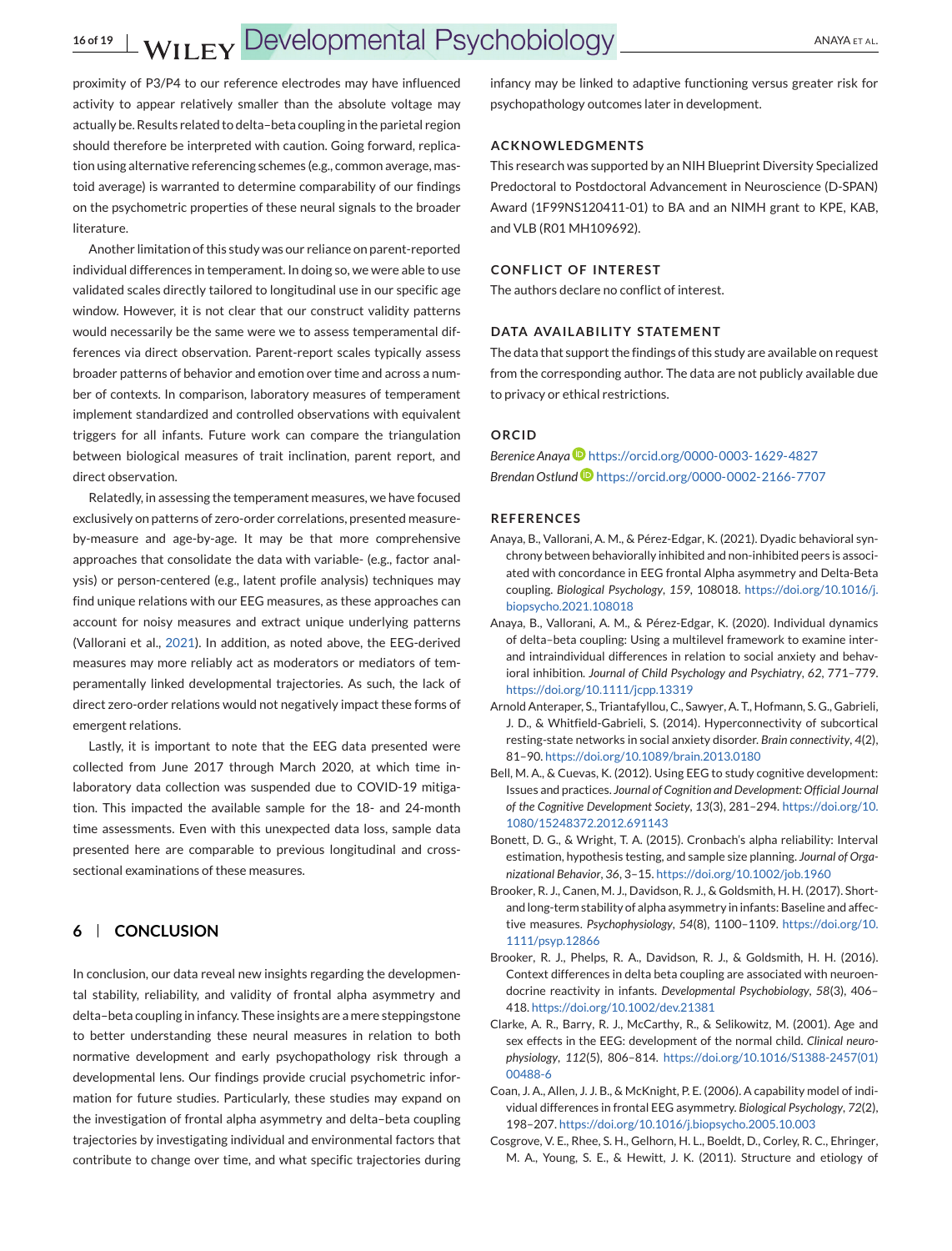<span id="page-16-0"></span>co-occurring internalizing and externalizing disorders in adolescents. *Journal of Abnormal Child Psychology*, *39*(1), 109–123. [https://doi.org/10.](https://doi.org/10.1007/s10802-010-9444-8) [1007/s10802-010-9444-8](https://doi.org/10.1007/s10802-010-9444-8)

- Crespo-Llado, M. M., Vanderwert, R., Roberti, E., & Geangu, E. (2018). Eightmonth-old infants' behavioral responses to peers' emotions as related to the asymmetric frontal cortex activity. *Scientific Reports*, *8*(1), 17152. <https://doi.org/10.1038/s41598-018-35219-4> PMID: 30464309
- Csibra, G., Kushnerenko, E., & Grossmann, T. (2008). Electrophysiological methods in studying infant cognitive development. In C. A. Nelson & M. Luciana (Eds.), *Handbook of developmental cognitive neuroscience* (2nd ed., pp. 247–262). MIT Press.
- Davidson, R. J. (1992). Anterior cerebral asymmetry and the nature of emotion. *Brain and Cognition*, *20*(1), 125–151. [https://doi.org/10.1016/](https://doi.org/10.1016/0278-2626(92)90065-T) [0278-2626\(92\)90065-T](https://doi.org/10.1016/0278-2626(92)90065-T)
- Degnan, K. A., Hane, A. A., Henderson, H. A., Moas, O. L., Reeb-Sutherland, B. C., & Fox, N. A. (2011). Longitudinal stability of temperamental exuberance and social–emotional outcomes in early childhood. *Developmental Psychology*, *47*(3), 765–780. <https://doi.org/10.1037/a0021316>
- Diaz, A., & Bell, M. A. (2012). Frontal EEG asymmetry and fear reactivity in different contexts at 10 months. *Developmental Psychobiology*, *54*(5), 536–545. <https://doi.org/10.1002/dev.20612>
- Dougherty, L. R., Smith, V. C., Bufferd, S. J., Kessel, E., Carlson, G. A., & Klein, D. N. (2015). Preschool irritability predicts child psychopathology, functional impairment, and service use at age nine. *Journal of Child Psychology and Psychiatry*, *56*(9), 999–1007. <https://doi.org/10.1111/jcpp.12403>
- Ekas, N. V., Braungart-Rieker, J. M., & Messinger, D. D. (2018). The development of infant emotion regulation: Time is of the essence. In P. M. Cole & T. Hollenstein (Eds.), *Emotion regulation: A matter of time* (1st ed., pp. 31– 52). Routledge. <https://doi.org/10.4324/9781351001328-5>
- Engel, A. K., Fries, P., & Singer, W. (2001). Dynamic predictions: oscillations and synchrony in top–down processing. *Nature Reviews Neuroscience*, *2*(10), 704–716.
- Etkin, A. (2012). Neurobiology of ANXIETY: From neural circuits to novel solutions? *Depression and Anxiety*, *29*(5), 355–358. [https://doi.org/10.](https://doi.org/10.1002/da.21957) [1002/da.21957](https://doi.org/10.1002/da.21957)
- Field, T., Diego, M., Hernandez-Reif, M., Vera, Y., Gil, K., Schanberg, S., Kuhn, C., & Gonzalez-Garcia, A. (2004). Prenatal predictors of maternal and newborn EEG. *Infant Behavior and Development*, *27*(4), 533–536. [https:](https://doi.org/10.1016/j.infbeh.2004.03.005) [//doi.org/10.1016/j.infbeh.2004.03.005](https://doi.org/10.1016/j.infbeh.2004.03.005)
- Fox, N. A., & Davidson, R. J. (1988). Patterns of brain electrical activity during facial signs of emotion in 10-month-old infants. *Developmental Psychology*, *24*(2), 230–236. <https://doi.org/10.1037/0012-1649.24.2.230>
- Fox, N. A., Henderson, H. A., Rubin, K. H., Calkins, S. D., & Schmidt, L. A. (2001). Continuity and discontinuity of behavioral inhibition and exuberance: Psychophysiological and behavioral influences across the first four years of life. *Child Development*, *72*(1), 1–21. [https://doi.org/10.1111/](https://doi.org/10.1111/1467-8624.00262) [1467-8624.00262](https://doi.org/10.1111/1467-8624.00262)
- Gabard-Durnam, L., Tierney, A. L., Vogel-farley, V., Tager-Flusberg, H., & Nelson, C. A. (2015). Alpha asymmetry in infants at risk for autism spectrum disorders. *Journal of Autism and Developmental Disorders*, *45*(2), 473–480. <https://doi.org/10.1007/s10803-013-1926-4>
- Gartstein, M. A., Hancock, G. R., Potapova, N. V., Calkins, S. D., & Bell, M. A. (2020).Modeling development of frontal electroencephalogram (EEG) asymmetry: Sex differences and links with temperament. *Developmental Science*, *23*(1), e12891. <https://doi.org/10.1111/desc.12891>
- Gartstein, M. A., & Marmion, J. (2008). Fear and positive affectivity in infancy: Convergence/discrepancy between parent-report and laboratory-based indicators. *Infant Behavior and Development*, *31*(2), 227–238. <https://doi.org/10.1016/j.infbeh.2007.10.012>
- Gatzke-Kopp, L. M., Jetha, M. K., & Segalowitz, S. J. (2014). The role of resting frontal EEG asymmetry in psychopathology: Afferent or efferent filter?. *Developmental Psychobiology*, *56*(1), 73–85. [https://doi.org/10.](https://doi.org/10.1002/dev.21092) [1002/dev.21092](https://doi.org/10.1002/dev.21092)
- Goldsmith, H. H. (1996). Studying temperament via construction of the toddler behavior assessment questionnaire. *Child Development*, *67*(1), 218– 235. <https://doi.org/10.1111/j.1467-8624.1996.tb01730.x>
- Gunnar, M. R., Wewerka, S., Frenn, K., Long, J. D., & Griggs, C. (2009). Developmental changes in hypothalamus–pituitary–adrenal activity over the transition to adolescence: normative changes and associations with puberty. *Development and psychopathology*, *21*(1), 69–85. [https://doi.org/](https://doi.org/10.1017/S0954579409000054) [10.1017/S0954579409000054](https://doi.org/10.1017/S0954579409000054)
- Hane, A. A., Fox, N. A., Henderson, H. A., & Marshall, P. J. (2008). Behavioral reactivity and approach-withdrawal bias in infancy. *Developmental Psychology*, *44*(5), 1491–1496. <https://doi.org/10.1037/a0012855>
- Harrewijn, A., Van der Molen, M. J. W., & Westenberg, P. M. (2016). Putative EEG measures of social anxiety: Comparing frontal alpha asymmetry and delta–beta cross-frequency correlation. *Cognitive, Affective, & Behavioral Neuroscience*, *16*(6), 1086–1098. [https://doi.org/10.3758/](https://doi.org/10.3758/s13415-016-0455-y) [s13415-016-0455-y](https://doi.org/10.3758/s13415-016-0455-y)
- Henderson, H. A., Fox, N. A., & Rubin, K. H. (2001). Temperamental contributions to social behavior: The moderating roles of frontal EEG asymmetry and gender. *Journal of the American Academy of Child & Adolescent Psychiatry*, *40*(1), 68–74. [https://doi.org/10.1097/](https://doi.org/10.1097/00004583-200101000-00018) [00004583-200101000-00018](https://doi.org/10.1097/00004583-200101000-00018)
- Herwig, U., Satrapi, P., & Schönfeldt-Lecuona, C. (2003). Using the international 10–20 EEG system for positioning of transcranial magnetic stimulation. *Brain Topography*, *16*(2), 95–99. [https://doi.org/10.1023/B:BRAT.](https://doi.org/10.1023/B:BRAT.0000006333.93597.9d) [0000006333.93597.9d](https://doi.org/10.1023/B:BRAT.0000006333.93597.9d)
- Hill, K. E., Neo, W. S., Hernandez, A., Hamrick, L. R., Kelleher, B. L., & Foti, D. (2020). Intergenerational transmission of frontal alpha asymmetry among mother–infant dyads. *Biological Psychiatry: Cognitive Neuroscience and Neuroimaging*, *5*(4), 420–428. [https://doi.org/10.1016/j.bpsc.2019.](https://doi.org/10.1016/j.bpsc.2019.12.003) [12.003](https://doi.org/10.1016/j.bpsc.2019.12.003)
- Hoehl, S., & Wahl, S. (2012). Recording infant ERP data for cognitive research. *Developmental Neuropsychology*, *37*(3), 187–209. [https://doi.](https://doi.org/10.1080/87565641.2011.627958) [org/10.1080/87565641.2011.627958](https://doi.org/10.1080/87565641.2011.627958)
- Howarth, G. Z., Fettig, N. B., Curby, T. W., & Bell, M. A. (2016). Frontal electroencephalogram asymmetry and temperament across infancy and early childhood: An exploration of stability and bidirectional relations. *Child Development*, *87*(2), 465–476. <https://doi.org/10.1111/cdev.12466>
- Johnson, M. H. (2000). Functional brain development in infants: Elements of an interactive specialization framework. *Child Development*, *71*(1), 75– 81. <https://doi.org/10.1111/1467-8624.00120>
- Jones, N. A., Field, T., Davalos, M., & Pickens, J. (1997). EEG stability in infants/children of depressed mothers. *Child Psychiatry and Human Development*, *28*, 59–70. <https://doi.org/10.1023/A:1025197101496>
- Knyazev, G. G. (2012). EEG delta oscillations as a correlate of basic homeostatic and motivational processes. *Neuroscience & Biobehavioral Reviews*, *36*(1), 677–695. <https://doi.org/10.1016/j.neubiorev.2011.10.002>
- Knyazev, G. G. (2011). Cross-frequency coupling of brain oscillations: An impact of state anxiety. *International Journal of Psychophysiology*, *80*(3), 236–245. <https://doi.org/10.1016/j.ijpsycho.2011.03.013>
- Knyazev, G. G. (2007). Motivation, emotion, and their inhibitory control mirrored in brain oscillations. *Neuroscience & Biobehavioral Reviews*, *31*(3), 377–395. <https://doi.org/10.1016/j.neubiorev.2006.10.004>
- Knyazev, G. G., & Slobodskaya, H. R. (2003). Personality trait of behavioral inhibition is associated with oscillatory systems reciprocal relationships. *International journal of psychophysiology*, *48*(3), 247–261. [https://doi.org/](https://doi.org/10.1016/S0167-8760(03)00072-2) [10.1016/S0167-8760\(03\)00072-2](https://doi.org/10.1016/S0167-8760(03)00072-2)
- Lahey, B. B., & Waldman, I. D. (2007). Personality dispositions and the development of violence and conduct problems. In D. J. Flannery, A. T. Vazsonyi, & I. D. Waldman (Eds.), *The Cambridge handbook of violent behavior and aggression* (pp. 260–287). Cambridge University Press. [https://doi.](https://doi.org/10.1017/CBO9780511816840.013) [org/10.1017/CBO9780511816840.013](https://doi.org/10.1017/CBO9780511816840.013)
- Luck, S. J. (2014). *An introduction to the event-related potential technique* (2nd ed.). MIT Press.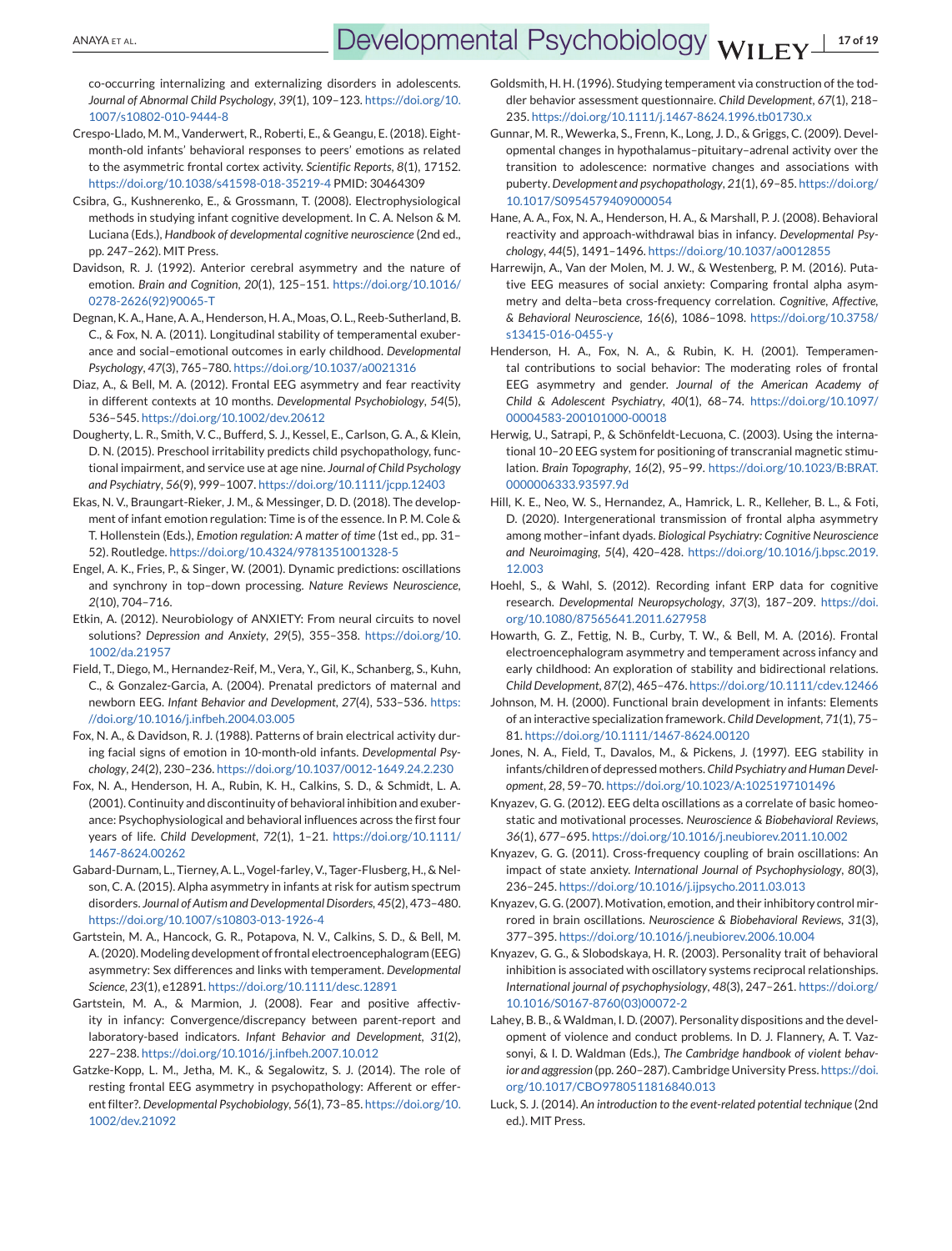- <span id="page-17-0"></span>Marshall, P. J., Bar-Haim, Y., & Fox, N. A. (2002). Development of the EEG from 5 months to 4 years of age. *Clinical Neurophysiology*, *113*(8), 1199– 1208. [https://doi.org/10.1016/S1388-2457\(02\)00163-3](https://doi.org/10.1016/S1388-2457(02)00163-3)
- Mennella, R., Patron, E., & Palomba, D. (2017). Frontal alpha asymmetry neurofeedback for the reduction of negative affect and anxiety. *Behaviour Research and Therapy*, *92*, 32–40. [https://doi.org/10.1016/j.brat.2017.02.](https://doi.org/10.1016/j.brat.2017.02.002) [002](https://doi.org/10.1016/j.brat.2017.02.002)
- Miskovic, V., & Schmidt, L. A. (2009). Frontal brain oscillatory coupling among men who vary in salivary testosterone levels.*Neuroscience Letters*, *464*(3), 239–242. <https://doi.org/10.1016/j.neulet.2009.08.059>
- Miskovic, V., Moscovitch, D. A., Santesso, D. L., McCabe, R. E., Antony, M. M., & Schmidt, L. A. (2011). Changes in EEG Cross-Frequency Coupling During Cognitive Behavioral Therapy for Social Anxiety Disorder. *Psychological Science*, *22*(4), 507–516. [https://doi.org/10.1177/](https://doi.org/10.1177/0956797611400914) [0956797611400914](https://doi.org/10.1177/0956797611400914)
- Moreira, J. F. G., & Silvers, J. A. (2018). In due time: Neurodevelopmental considerations in the study of emotion regulation. In P. M. Cole & T. Hollenstein (Eds.), *Emotion regulation: A matter of time* (1st ed., pp. 93–116). Routledge. <https://doi.org/10.4324/9781351001328-5>
- Müller, B. C. N., Kühn-Popp, N., Meinhardt, J., Sodian, B., & Paulus, M. (2015). Long-term stability in children's frontal EEG alpha asymmetry between 14-months and 83-months. *International Journal of Developmental Neuroscience*, *41*, 110–114. <https://doi.org/10.1016/j.ijdevneu.2015.01.002>
- Mundy, P., & Jarrold, W. (2010). Infant joint attention, neural networks and social cognition. *Neural Networks*, *23*(8-9), 985–997. [https://doi.org/10.](https://doi.org/10.1016/j.neunet.2010.08.009) [1016/j.neunet.2010.08.009](https://doi.org/10.1016/j.neunet.2010.08.009)
- Noreika, V., Georgieva, S., Wass, S., & Leong, V. (2020). 14 challenges and their solutions for conducting social neuroscience and longitudinal EEG research with infants. *Infant Behavior and Development*, *58*, 101393. <https://doi.org/10.1016/j.infbeh.2019.101393>
- Ormel, J., Oldehinkel, A. J., Ferdinand, R. F., Hartman, C. A., Winter, A. F. D., Veenstra, R., Vollebergh, W., Minderaa, R. B., Buitelaar, J. K., & Verhulst, F. C. (2005). Internalizing and externalizing problems in adolescence: General and dimension-specific effects of familial loadings and preadolescent temperament traits. *Psychological Medicine*, *35*(12), 1825– 1835. <https://doi.org/10.1017/S0033291705005829>
- Parade, S. H., & Leerkes, E. M. (2008). The reliability and validity of the infant behavior questionnaire-revised. *Infant Behavior and Development*, *31*(4), 637–646. <https://doi.org/10.1016/j.infbeh.2008.07.009>
- Peltola, M. J., Bakermans-Kranenburg, M. J., Alink, L. R. A., Huffmeijer, R., Biro, S., & van IJzendoorn, M. H. (2014). Resting frontal EEG asymmetry in children: Meta-analyses of the effects of psychosocial risk factors and associations with internalizing and externalizing behavior.*Developmental Psychobiology*, *56*(6), 1377–1389. <https://doi.org/10.1002/dev.21223>
- Pérez-Edgar, K., LoBue, V., Buss, K. A., & Field, A., & the LAnTs Team. (2021). Study protocol: Longitudinal attention and temperament study (LAnTs). *Frontiers in Psychiatry*, *12*, 656958. [https://doi.org/10.3389/fpsyt.2021.](https://doi.org/10.3389/fpsyt.2021.656958) [656958](https://doi.org/10.3389/fpsyt.2021.656958)
- Perone, S., Gartstein, M. A., & Anderson, A. J. (2020). Dynamics of frontal alpha asymmetry in mother-infant dyads: Insights from the still face paradigm. *Infant Behavior and Development*, *61*, 101500. [https://doi.org/](https://doi.org/10.1016/j.infbeh.2020.101500) [10.1016/j.infbeh.2020.101500](https://doi.org/10.1016/j.infbeh.2020.101500)
- Peterson, C. K., Gable, P., & Harmon-Jones, E. (2008). Asymmetrical frontal ERPs, emotion, and behavioral approach/inhibition sensitivity. *Social Neuroscience*, *3*(2), 113–124. [https://doi.org/10.1080/](https://doi.org/10.1080/17470910701612736) [17470910701612736](https://doi.org/10.1080/17470910701612736)
- Phelps, R. A., Brooker, R. J., & Buss, K. A. (2016). Toddlers' dysregulated fear predicts delta–beta coupling during preschool. *Developmental Cognitive Neuroscience*, *17*, 28–34. <https://doi.org/10.1016/j.dcn.2015.09.007>
- Pinheiro J, Bates D, DebRoy S, Sarkar D, R Core Team (2021). *nlme: Linear and Nonlinear Mixed Effects Models*. R package version 3.1-152, [https://](https://CRAN.R-project.org/package=nlme) [CRAN.R-project.org/package=nlme.](https://CRAN.R-project.org/package=nlme)
- Poole, K. L., Anaya, B., & Pérez-Edgar, K. E. (2020). Behavioral inhibition and EEG delta-beta correlation in early childhood: Comparing a

between-subjects and within-subjects approach. *Biological Psychology*, *149*, 107785. <https://doi.org/10.1016/j.biopsycho.2019.107785>

- Poole, K. L., & Schmidt, L. A. (2019). Frontal brain delta-beta correlation, salivary cortisol, and social anxiety in children. *Journal of Child Psychology and Psychiatry*, *60*(6), 646–654. <https://doi.org/10.1111/jcpp.13016>
- Poole, K. L., & Schmidt, L. A. (2020). Positive shyness in the brain: Frontal electroencephalogram alpha asymmetry and delta–beta correlation in children. *Child Development*, *91*(5), e1030–e1045. [https://doi.org/10.](https://doi.org/10.1111/cdev.13379) [1111/cdev.13379](https://doi.org/10.1111/cdev.13379)
- Poppelaars, E. S., Harrewijn, A., Westenberg, P. M., & van der Molen, M. J. W. (2018). Frontal delta-beta cross-frequency coupling in high and low social anxiety: An index of stress regulation? *Cognitive, Affective, & Behavioral Neuroscience*, *18*(4), 764–777. [https://doi.org/10.3758/](https://doi.org/10.3758/s13415-018-0603-7) [s13415-018-0603-7](https://doi.org/10.3758/s13415-018-0603-7)
- Putnam, S. P., Helbig, A. L., Gartstein, M. A., Rothbart, M. K., & Leerkes, E. (2014). Development and assessment of short and very short forms of the Infant Behavior Questionnaire–Revised. *Journal of Personality Assessment*, *96*(4), 445–458. <https://doi.org/10.1080/00223891.2013.841171>
- R Core Team (2014). *R: A language and environment for statistical computing. R Foundation for Statistical Computing*, Vienna, Austria. [http://www.](http://www.R-project.org/) [R-project.org/](http://www.R-project.org/)
- Reznik, S. J., & Allen, J. J. B. (2018). Frontal asymmetry as a mediator and moderator of emotion: An updated review. *Psychophysiology*, *55*(1), e12965. <https://doi.org/10.1111/psyp.12965>
- Schmidt, L. A. (2008). Patterns of second-by-second resting frontal brain (EEG) asymmetry and their relation to heart rate and temperament in 9-month-old human infants. *Personality and Individual Differences*, *44*(1), 216–225. <https://doi.org/10.1016/j.paid.2007.08.001>
- Schutter, D. J. L. G., & van Honk, J. (2004). Decoupling of midfrontal delta– beta oscillations after testosterone administration. *International Journal of Psychophysiology*, *53*(1), 71–73. [https://doi.org/10.1016/j.ijpsycho.](https://doi.org/10.1016/j.ijpsycho.2003.12.012) [2003.12.012](https://doi.org/10.1016/j.ijpsycho.2003.12.012)
- Sherman, R. A. (2015). *Multicon: Multivariate constructs*. R package version 1.6. <https://CRAN.R-project.org/package=multicon>
- Smith, C. L., & Bell, M. A. (2010). Stability in infant frontal asymmetry as a predictor of toddlerhood internalizing and externalizing behaviors. *Developmental Psychobiology*, *52*(2), 158–167. [https://doi.org/10.1002/](https://doi.org/10.1002/dev.20427) [dev.20427](https://doi.org/10.1002/dev.20427)
- Smith, C. L., Diaz, A., Day, K. L., & Bell, M. A. (2016). Infant frontal electroencephalogram asymmetry and negative emotional reactivity as predictors of toddlerhood effortful control. *Journal of Experimental Child Psychology*, *142*, 262–273. <https://doi.org/10.1016/j.jecp.2015.09.031>
- Smith, E. E., Reznik, S. J., Stewart, J. L., & Allen, J. J. (2017). Assessing and conceptualizing frontal EEG asymmetry: An updated primer on recording, processing, analyzing, and interpreting frontal alpha asymmetry. *International Journal of Psychophysiology*, *111*, 98–114. [https://doi.org/10.1016/](https://doi.org/10.1016/j.ijpsycho.2016.11.005) [j.ijpsycho.2016.11.005](https://doi.org/10.1016/j.ijpsycho.2016.11.005)
- Stewart, J. L., Coan, J. A., Towers, D. N., & Allen, J. J. B. (2014). Resting and task-elicited prefrontal EEG alpha asymmetry in depression: Support for the capability model. *Psychophysiology*, *51*(5), 446–455. [https://doi.org/](https://doi.org/10.1111/psyp.12191) [10.1111/psyp.12191](https://doi.org/10.1111/psyp.12191)
- Taber-Thomas, B. C., Morales, S., Hillary, F. G., & Pérez-Edgar, K. E. (2016). Altered topography of intrinsic functional connectivity in childhood risk for social anxiety. *Depression and anxiety*, *33*(11), 995–1004. [https://doi.](https://doi.org/10.1002/da.22508) [org/10.1002/da.22508](https://doi.org/10.1002/da.22508)
- Vallorani, A., Fu, X., Morales, S., LoBue, V., Buss, K. A., & Pérez-Edgar, K. (2021). Variable-and person-centered approaches to affect-biased attention in infancy reveal unique relations with infant negative affect and maternal anxiety. *Scientific Reports*, *11*, 1719. [https://doi.org/10.](https://doi.org/10.1038/s41598-021-81119-5) [1038/s41598-021-81119-5](https://doi.org/10.1038/s41598-021-81119-5)
- van Peer, J. M., Roelofs, K., & Spinhoven, P. (2008). Cortisol administration enhances the coupling of midfrontal delta and beta oscillations. *International Journal of Psychophysiology*, *67*(2), 144–150. [https://doi.org/10.](https://doi.org/10.1016/j.ijpsycho.2007.11.001) [1016/j.ijpsycho.2007.11.001](https://doi.org/10.1016/j.ijpsycho.2007.11.001)